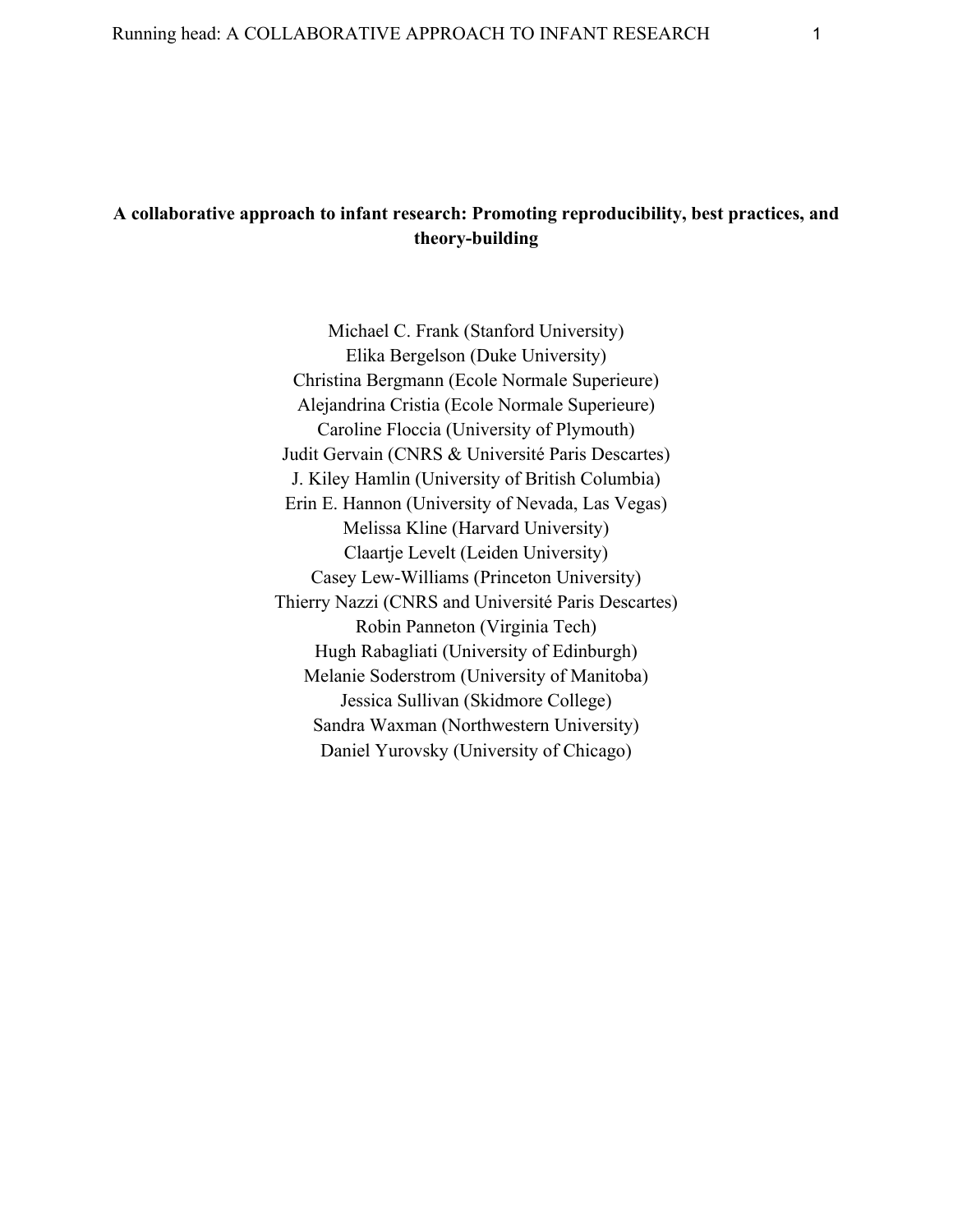**Abstract:** The ideal of scientific progress is that we accumulate measurements and integrate these into theory, but recent discussion of replicability issues has cast doubt on whether psychological research conforms to this model. Developmental research – especially with infant participants – also has discipline-specific replicability challenges, including small samples due to high recruitment costs and limited measurement methods. Inspired by collaborative replication efforts in cognitive and social psychology, we describe a proposal for assessing and promoting replicability in infancy research: large-scale, multi-lab replication efforts aiming for a more precise understanding of key developmental phenomena. The ManyBabies project, our instantiation of this proposal, will not only help us estimate how robust and replicable these phenomena are, but also gain new theoretical insights into how they vary across ages, linguistic communities, and measurement methods. This project has the potential for a variety of positive outcomes, including less-biased estimates of theoretically-important effects, estimates of variability that can be used for later study planning, and a series of best-practices blueprints for future infancy research.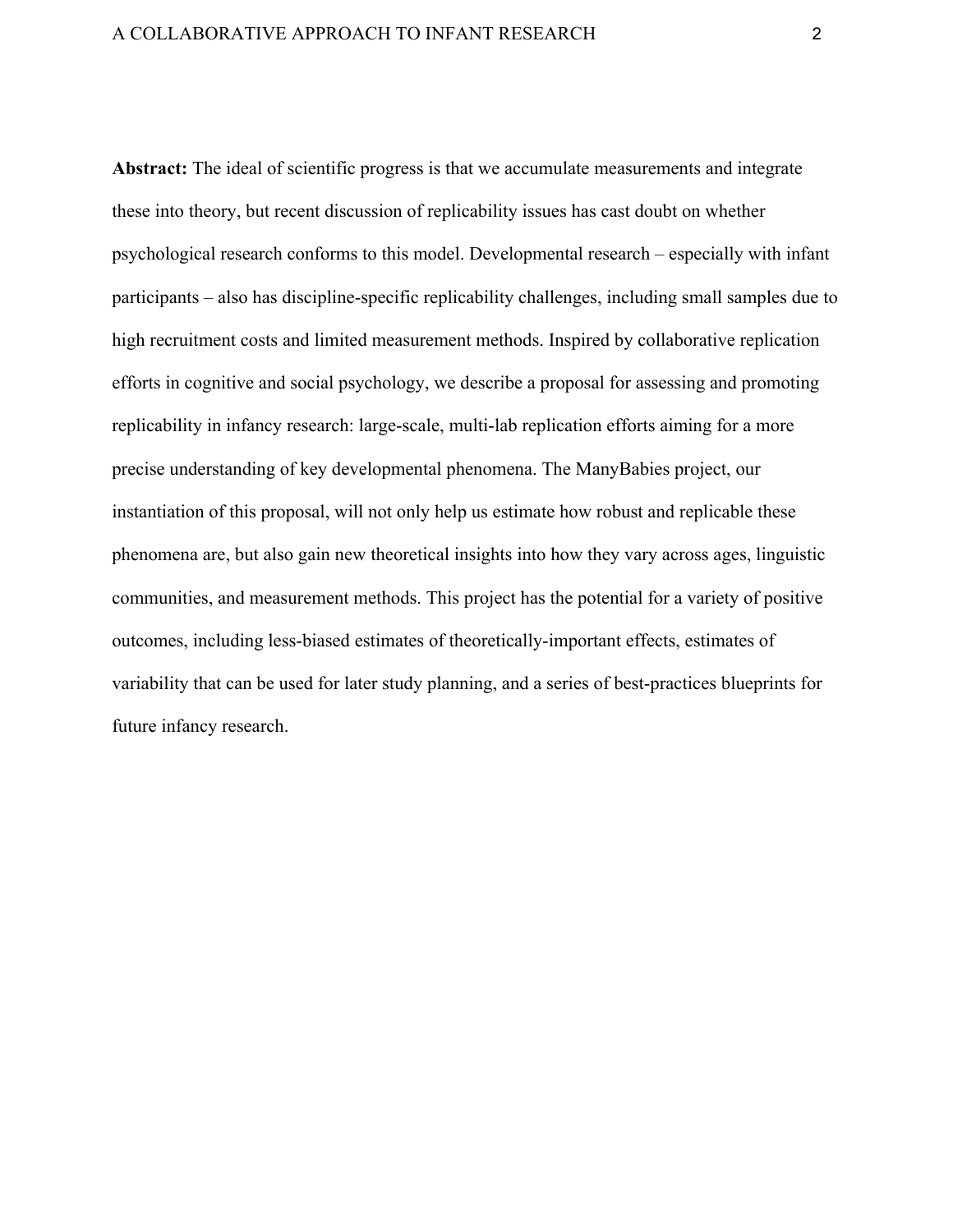# **1. The "replication crisis" and its impact in developmental psychology**

What can we learn from a single study? The ideal of scientific progress is that we accumulate progressively more precise measurements and integrate these into theories whose coverage grows broader and whose predictions become more accurate (Kuhn, 1962; Popper, 1963). On this kind of model, a single study contributes to the broader enterprise by adding one set of measurements with known precision and stated limitations. Then further studies can build on this, reusing the method and expanding scope, adding precision, and generally adding to a cumulative picture of a particular area of interest. Unfortunately, recent developments have cast doubt on whether research in psychology – and perhaps in other fields of inquiry as well – conforms to this model of cumulativity (Ioannidis, 2005; 2012). For example, a large-scale attempt to reproduce 100 findings from high-profile psychological journals found that fewer than half of these were successful (Open Science Collaboration, 2015; cf. Gilbert et al., 2016; Anderson et al., 2016).

There are many hypothesized sources for failures to replicate. First, any measurement includes some amount of random noise leading to variations in the outcome even if the exact same experiment is repeated under identical conditions (as happens, for instance, in a computer simulation; Stanley & Spence, 2014). When statistical power is low (e.g., through small sample sizes) this noise is more likely to lead to spurious, non-replicable findings (Button et al., 2013). Second, psychological findings are affected by many different contextual factors, and a poor understanding of how these factors affect our ability to measure behavior – whether in the experimental task, the test population, and/or the broader setting of the experiment – can cause a failure to replicate due to lack of standardization between researchers (Brown et al., 2014).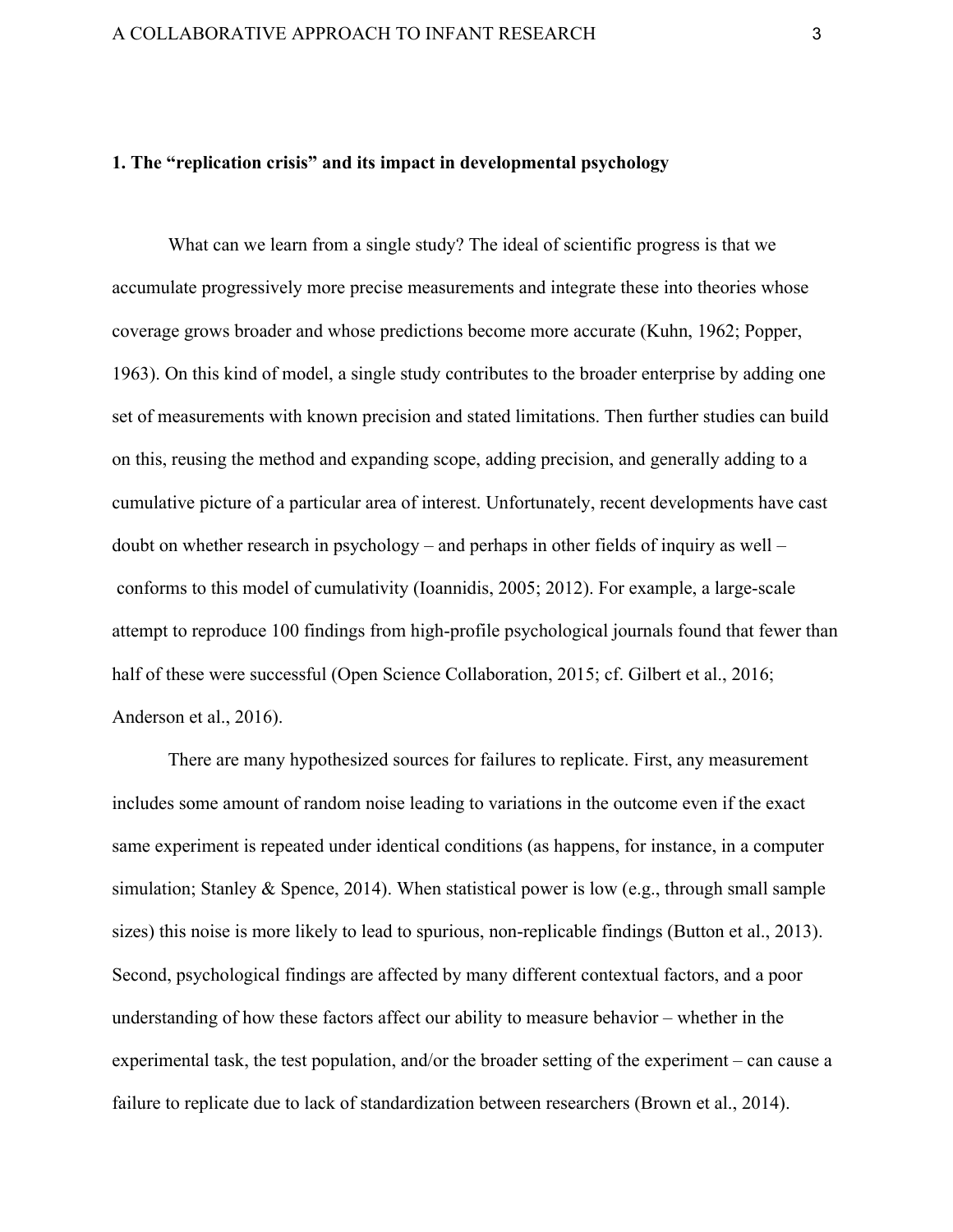Third, a variety of "questionable research practices" can lead to improper statistical inferences. These include undisclosed analytic flexibility ("*p*-hacking"; Simmons et al., 2011) as well as other practices that bias the literature, such as the failure to publish null results (Rosenthal, 1979). All of these – and other – factors add up to create a context in which published experimental findings may inspire somewhat limited confidence (Ioannidis, 2005; Smaldino & McElreath, in press).

The research practices that limit replicability in the broader field of psychological research are present, and maybe even exacerbated, in developmental research. Developmental experiments often have low statistical power due to small sample sizes, which in turn arise from the costs and challenges associated with recruiting and testing minors. Consistent measurement of infants and young children is difficult because these participants have short attention spans and exhibit a large range of variability both within and across age-groups. Further, measures must rely on a small set of largely undirected responses to stimuli (e.g. heart rate, head-turns); direct instruction and explicit feedback are not possible in infancy research. In addition, young participants may spontaneously refuse to attend or participate during an experimental session. Due to this potential "fussiness," there are higher rates of data exclusion in developmental research than in adult psychology research; the need to specify fussiness criteria itself may also create further undisclosed analytic flexibility.

A related set of issues is tied to a general lack of methodological standardization: while many labs use similar methods, the precise setups vary, and there are few independent estimates of reliability or validity across labs (for discussion see e.g., Benasich & Bejar, 1992; Cristia et al., 2016; Kenward et al., under review). Furthermore, initiatives that have incentivized replicability in other areas of psychology – pre-registration, data sharing, and registered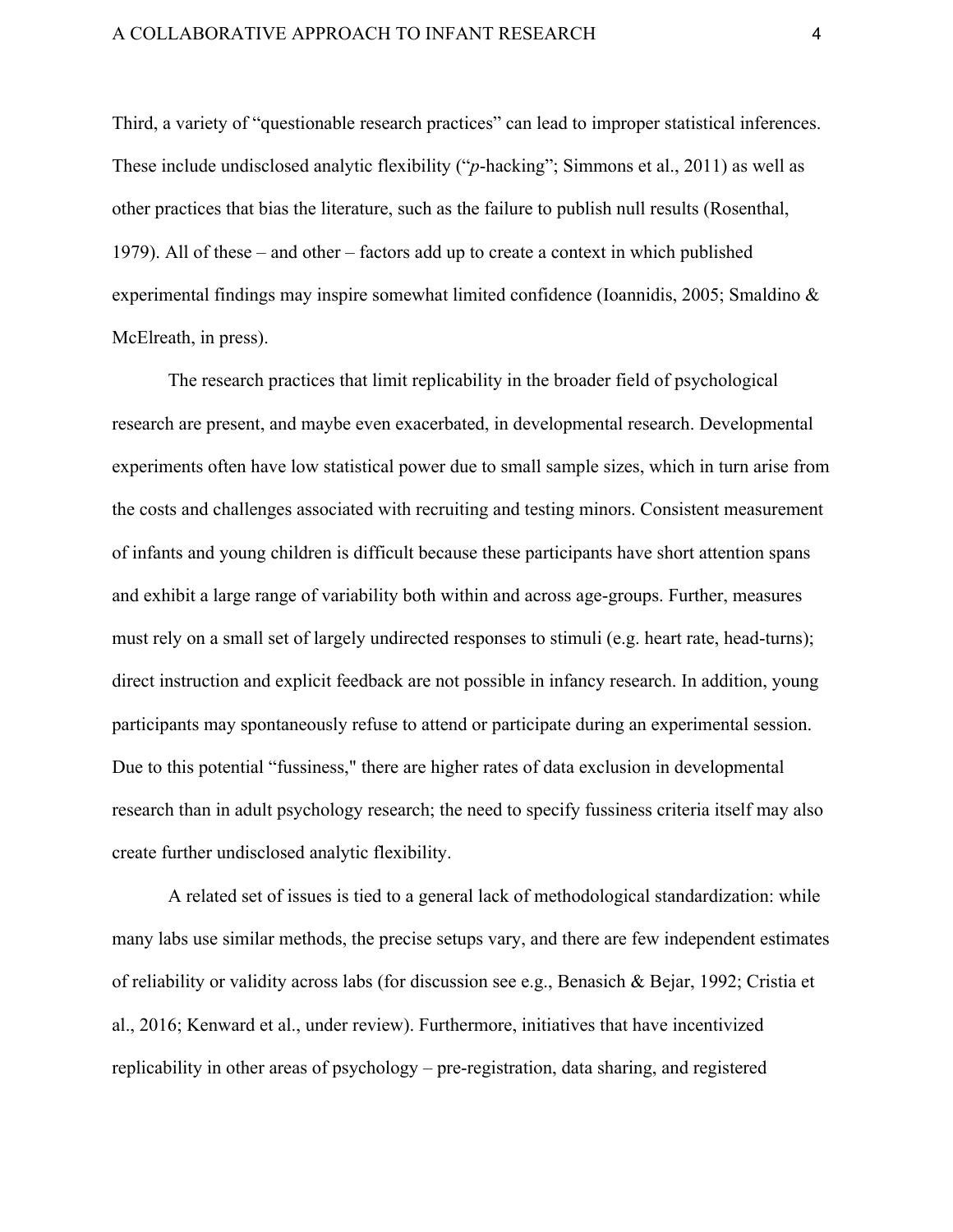replication – have yet to become widespread in the developmental community (although both the recent *Infancy* registered reports submission route and efforts for sharing observational data are notable exceptions; cf. Adolph et al., 2012; Frank et al., 2016; MacWhinney, 2000; Rose & MacWhinney, 2014; VanDam et al., 2016). This confluence of limitations may lead to replicability issues in developmental research that are more significant than currently appreciated.

Inspired by collaborative replication efforts in cognitive and social psychology (Klein et al., 2014; OSC, 2015), here we describe a proposal for assessing and promoting replicability in infancy research: large-scale, multi-lab replication efforts. The ManyBabies project, our instantiation of this proposal, aims to gain a more precise understanding of key developmental phenomena, by collecting data in a coordinated fashion across labs. These data will not only help us estimate how robust and replicable key phenomena are, but will also provide important new insights into how they vary across ages and linguistic communities, and across measurement methods. We believe this project has the potential for a variety of positive outcomes, including less-biased estimates of theoretically-important effects, estimates of variability (e.g., between labs or populations) that can be used for planning further studies and estimating statistical power, and a series of best-practices blueprints for future infancy research. In the remainder of the paper, we describe our approach and then go on to address some of the challenges of collaborative developmental work.

## **2. Collaborative data collection in infancy research**

The aims of the ManyBabies project are importantly different from the aims of previous replication projects such as the Reproducibility Project: Psychology (OSC, 2015), which focused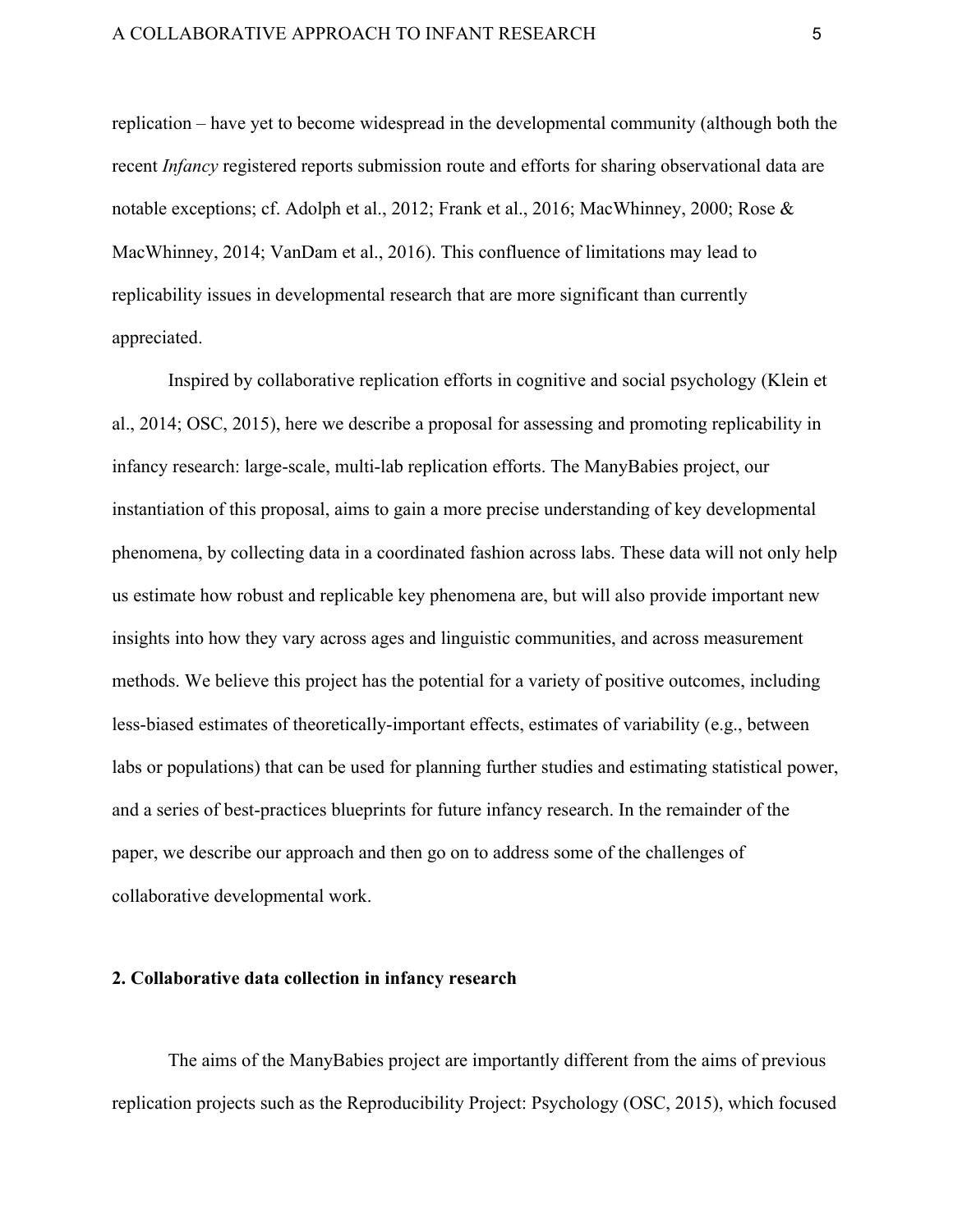on estimating the replicability of an entire scientific field. Instead, our aim is to understand why different developmental labs, studying the same developmental phenomena using the same or highly similar methods, might find differences in their experimental results. To achieve this goal, we plan to conduct a series of pre-registered, collaborative, multi-site attempts to replicate theoretically-central developmental phenomena. Thus, our approach is much more closely aligned with the "Many Labs" projects, from which we take our name. The Many Labs effort focuses on understanding variability in replication success and identifying potential moderators (e.g., Klein et al., 2014). But the effort involved in reproducing even one infant result across a large group of labs is substantial. To make the most of this effort and create high-value experimental data sets, we must navigate the tension between standardization across labs (with the goal of eliminating variability) and documentation of variability (with the goal of analyzing it).

For example, there is wide variation in experimental paradigms implemented across infant labs, manifest in both the paradigms that are available in a given lab and in how these paradigms are implemented. For practical reasons, it is not possible to use a single identical paradigm across labs, so in the ManyBabies 1 study described below, we will include several standard paradigms for measuring infant preferences (habituation, headturn preference, and eyetracking). Each lab using a particular paradigm will be provided with a collaborativelydeveloped protocol to minimize within-paradigm variability. Deviations from these standards within individual labs, where necessary, will be carefully documented.

As a second example of the tension between standardization and documentation, it is clearly impossible to standardize all aspects of the sample of infants that we recruit across sites. Instead, we will document participant-level demographics (e.g., native language, mono- vs.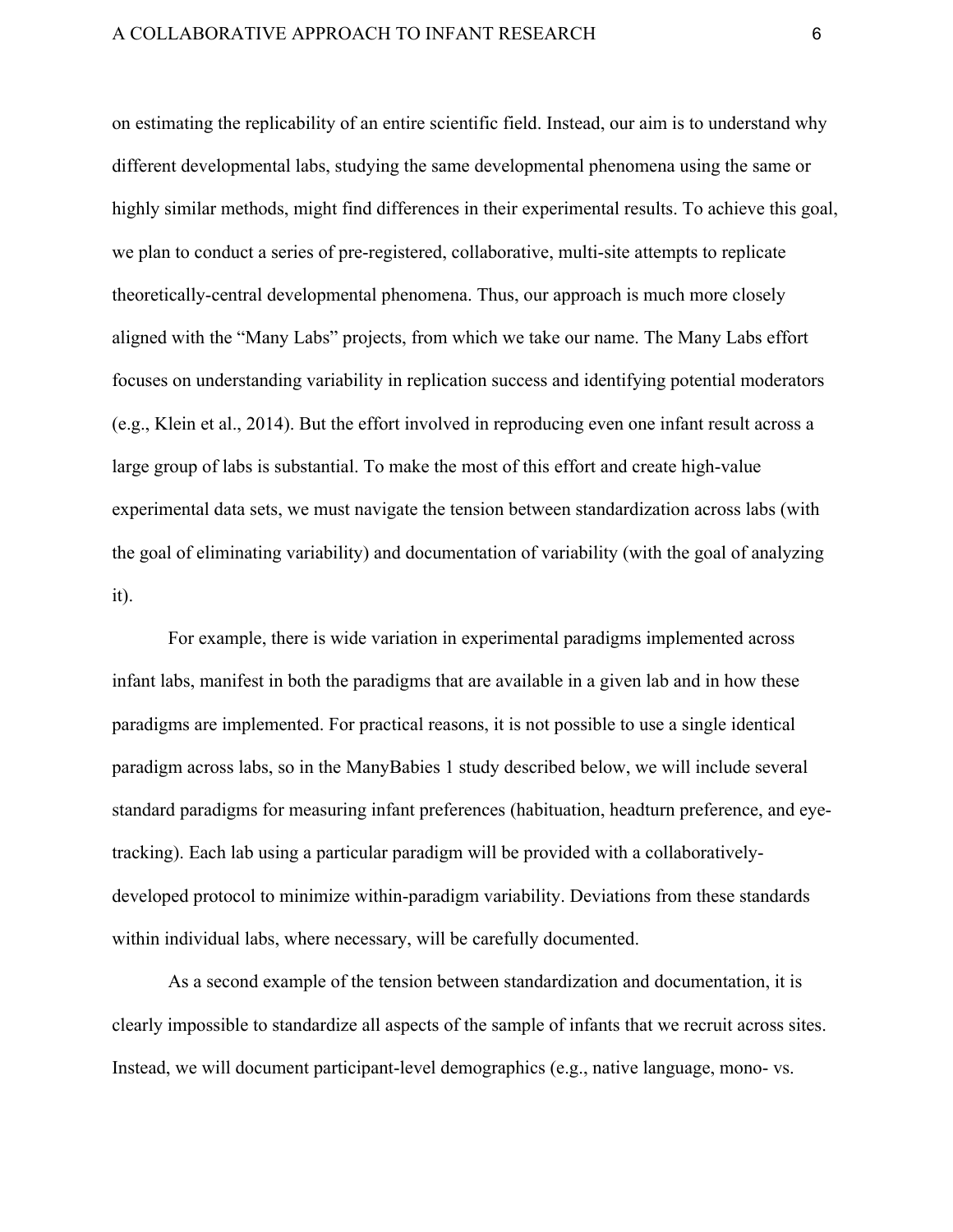# A COLLABORATIVE APPROACH TO INFANT RESEARCH  $7$

bilingual environment, socio-economic status). In general, our approach will be to choose a relatively small set of potential lab- and participant-level moderators of experimental effects in each project and plan analyses that quantify variation on these variables.

In addition to those sources of variation that can be straightforwardly documented and analyzed, there will be other systematic variation across labs on dimensions that are more difficult to quantify, like physical lab space, participant pool, and experimenter interaction. One of the goals of the project is to measure the variability in effect size that emerges from such sources, which is typically difficult to separate from truly random variation. Minimally, we will be able to make precise estimates of the proportion of variance that is explained by (structured) lab-to-lab variation. With the hope of potentially exploring ultimate sources of structured between-lab variation, the group is discussing supplemental steps we can take to ensure high data collection standards, including the video recording and sharing of all experimental procedures (e.g., using sharing platforms like Databrary; Adolph et al., 2012) and the training of RAs and other experimenters with standard videos across sites.

Because participant exclusion criteria, preprocessing steps, and specific analytic statistics all present opportunities for analytic flexibility (and hence an inflation of false positives), we will fix these decisions ahead of time. We will use both simulated and real pilot data to establish a processing pipeline and set standards for data formatting, participant exclusion, and the myriad other decisions that must be taken in data analysis. Once analytic decisions are finalized, we will pre-register our experimental protocol and analyses, freezing these confirmatory analyses (providing a model "standard operating procedure" for future analyses). This pre-registration does not, however, preclude exploratory analyses, and we anticipate that these will be a significant source of new insights going forward. In this spirit, all of our methods, data, and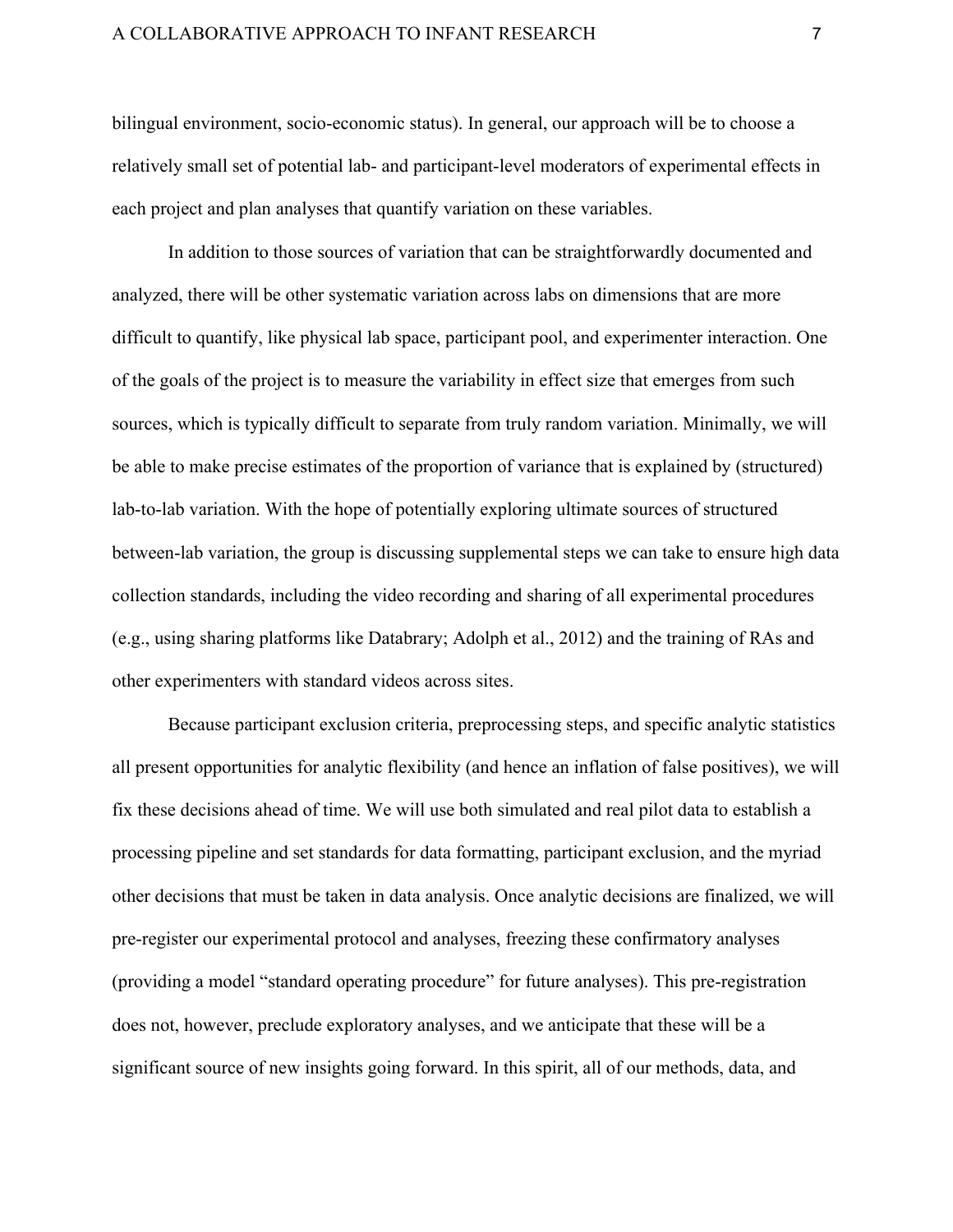analyses will be completely open by design. We will use new technical tools (e.g., the Open Science Framework) to share the relevant materials with collaborators and other interested parties. We hope this openness provides other unanticipated returns on our invested effort as others use and reuse our stimuli, protocols, data, and analysis code.

Having established a set of goals and an approach, our group next converged on a target case study. After an open and lively discussion with interested labs, we elected via majority vote to examine infants' preference for speech directed to them (infant-directed speech, or IDS) in our first ManyBabies replication study (MB1), described below. We decided to begin with an uncontroversial and commonly-replicated finding so as to provide some expectations for variability across labs and to provide guidelines for planning further studies. Indeed, further down the line, we hope to consider replications of a range of developmental phenomena, including both fundamental phenomena whose replicability is not in question as well as more controversial findings. We also recognize that there is no single approach to collaborative replication that will apply in all cases. For example, when attempting to replicate controversial findings, tight standardization will typically be necessary. However, attempts to assess the generalizability of a well-established finding will instead benefit from documenting variability. In sum, across many different possible targets, we believe that the collaborative approach will yield new empirical and theoretical insights.

#### **3. ManyBabies 1: The preference for infant directed speech**

Infants' preference for speech containing the unique characteristics of so-called infantdirected speech (IDS) over adult-directed speech (ADS) has been demonstrated using a range of experimental paradigms and at a variety of ages (e.g., Cooper & Aslin, 1990; Cooper, Abraham,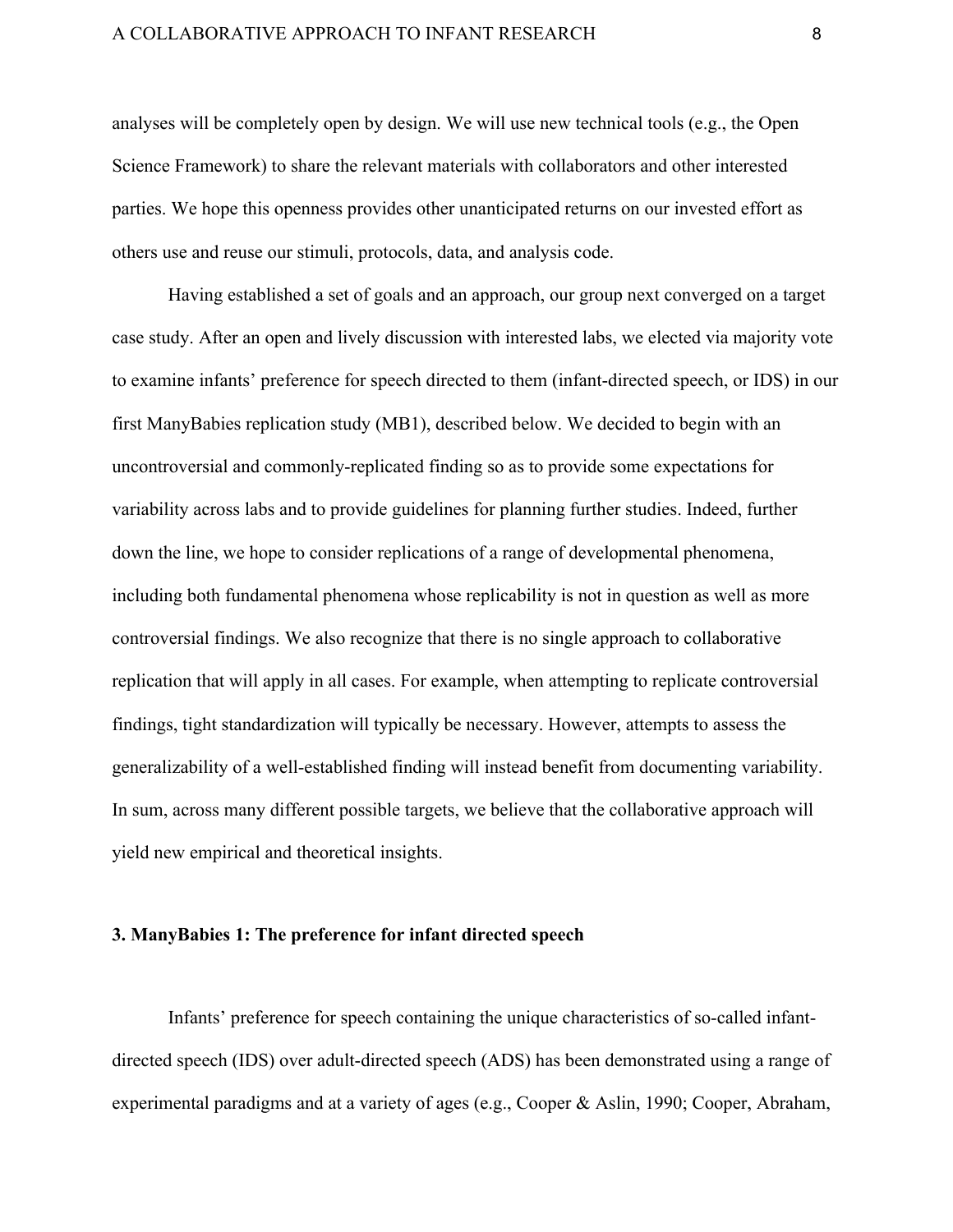Berman, & Staska, 1997; Fernald & Kuhl, 1987; Hayashi, Tamekawa, & Kiritani, 2001; Newman & Hussain, 2006; Pegg, Werker & McLeod, 1992; Werker & McLeod, 1989). Moreover, infants perform better in language tasks when IDS stimuli are used, such as detecting prosodic characteristics (Kemler Nelson, Hirsh-Pasek, Jusczyk, & Cassidy, 1989) or learning/recognizing words (e.g. Singh, Nestor, Parikh, & Yull, 2009; Ma, Golinkoff, Houston, & Hirsh-Pasek, 2011; Thiessen, Hill, & Saffran 2005). A typical experimental operationalization of a preference for IDS is that infants will attend longer to a static visual target (e.g., a checkerboard) when looking leads to hearing IDS, as opposed to ADS (Cooper & Aslin, 1990).

The preference for IDS is observed robustly across studies, but it is also quite variable. Data from a recent meta-analysis examining 34 published studies, including 840 infants (Dunst, Gorman, & Hamby, 2012) reveals significant heterogeneity [*Q*(49) > 222] and some evidence of publication bias ( $z = 2.5$ ,  $p = 0.01$ ; see Figures 1 and 2; data available at http://metalab.stanford.edu). In addition, while several moderators of the size of infants' IDS preference have been described (e.g., age), considerable variance remains unexplained. Most notably, although the presence of IDS is a cross-linguistic phenomenon (see Soderstrom, 2007, for review), there is variation across languages, and North American English appears to provide an especially exaggerated form (Fernald et al. 1989; Floccia et al., 2014; Kitamura, Thanavishuth, Burnham, & Luksaneeyanawin, 2002; Shute & Wheldall, 1995; though c.f. Farran, Lee, Yoo, & Oller, 2016). Although studies have found preferences for IDS in other languages, including Japanese (Hayashi et al., 2001) and Chinese (Werker et al., 1994), the tendency for studies on IDS to come from North America may therefore provide an inflated view of its robustness. This description highlights why a meta-analysis is insufficient: A meta-analysis is only as good as the published body of research it rests on, and conclusions based on it are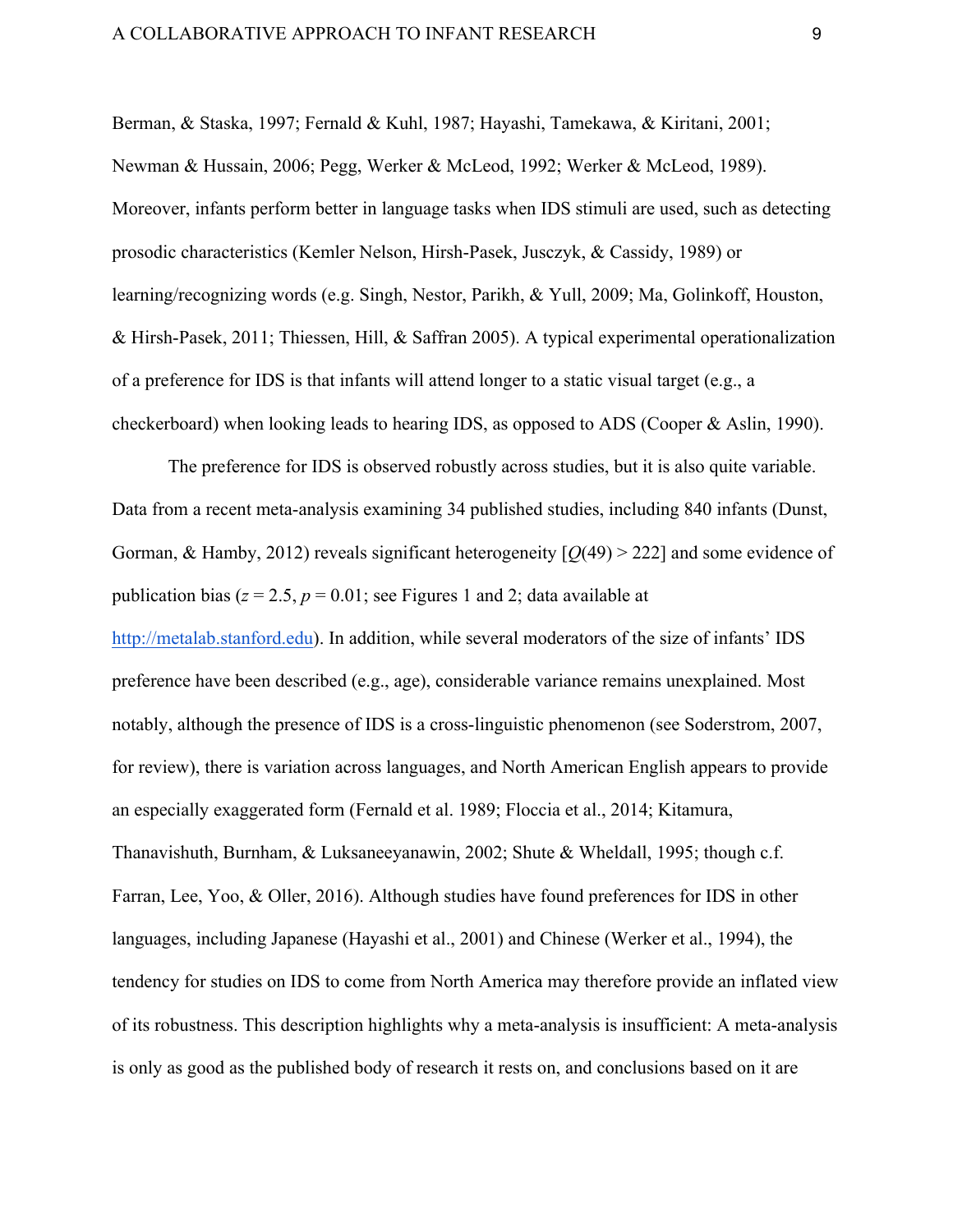uncertain when there are biases in data collection (e.g., oversampling North American labs) and publication (notice that the IDS meta-analysis revealed significant bias, as low-precision studies tended to yield larger effect sizes than high-precision ones). In contrast, the collaborative approach advocated here can reduce or eliminate these sources of bias.

We selected IDS preference for our first replication study because it satisfies a number of key desiderata. Most importantly, it allows us to measure inter-lab and inter-baby variability because the effect itself is large and robust – at least within North America. With a large effect as a baseline, we can assess variation in that effect across methods (e.g., comparing eye-tracking versus human-coded procedures), across linguistic communities (e.g., comparing infants for whom the stimuli are native versus not), and across ages. Distinguishing these moderators would not be possible in the case of a phenomenon with a smaller effect size. In the worst case, if the original effect were truly null, no moderation relationships would be detectable at all.

Preference for IDS also allows MB1 to assess several questions that are important for developmental theory. First, some views of language acquisition attribute a key role to IDS preference in scaffolding language learning, due to its attention-driving properties (e.g., Kaplan, Goldstein, Huckeby, Owren, & Cooper, 1995) or specific linguistic characteristics (e.g., Kuhl et al., 1997). Although the preference for IDS is robust with young infants, fewer studies precisely examine how this preference changes across development (although c.f. Hayashi et al., 2001; Newman & Hussain, 2006). Second, our study also offers an opportunity to examine the classic theory of native-language phonological specialization – in which general preferences and perceptual abilities gradually become language-specific over the course of the first year (Kuhl, 2004; Werker & Tees, 1984) – in a new domain. Use of IDS varies across linguistic communities (see above), but there has been relatively little study of this variation. For example, as mentioned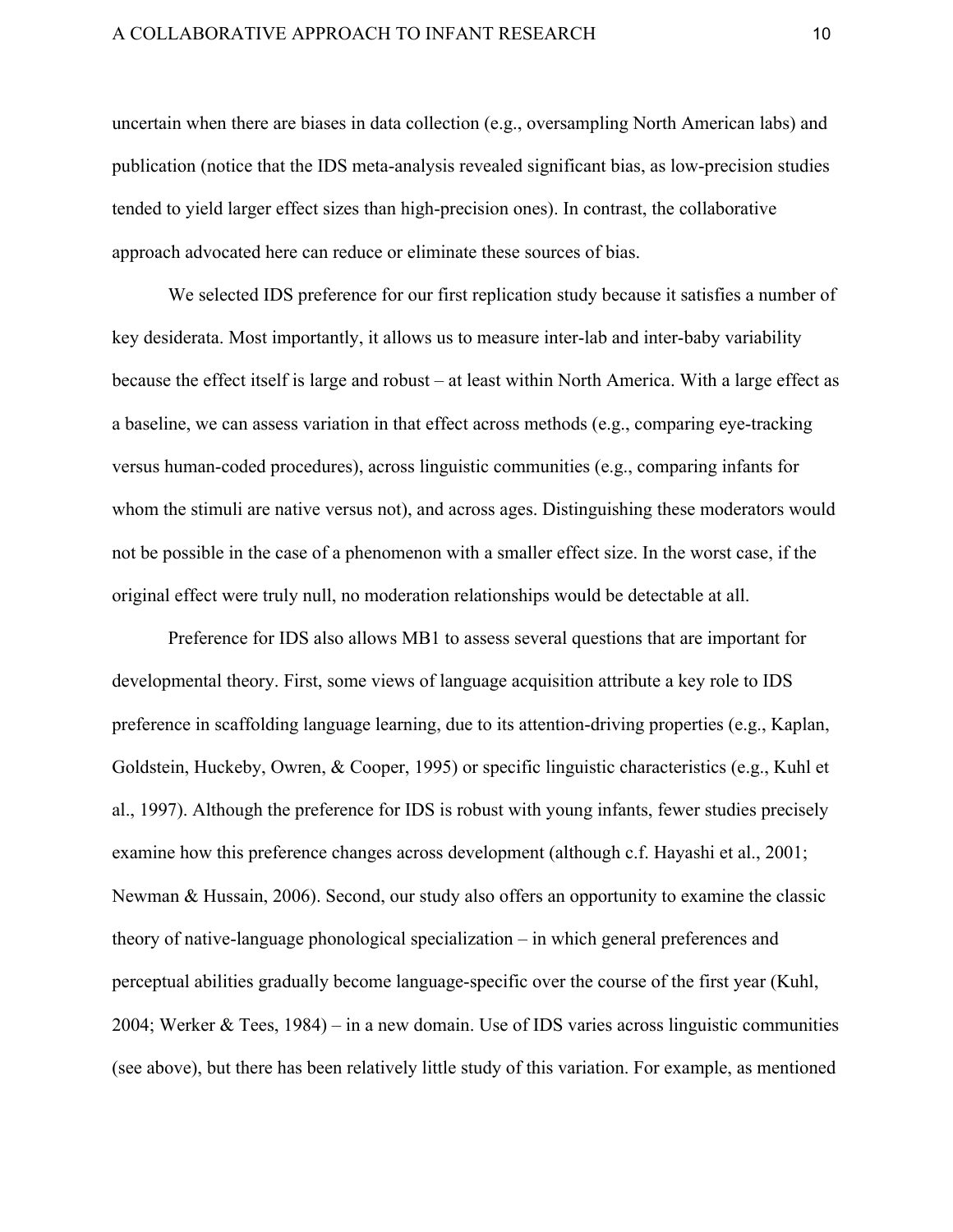# A COLLABORATIVE APPROACH TO INFANT RESEARCH 11

above, British English IDS has less prosodic modification than North American English IDS (Fernald et al., 1989; Shute & Wheldall, 1995). Does this imply that UK infants might be particularly interested (or uninterested) in the intonational characteristics of North American IDS? Should this interest decline as they recognize that the dialect of the IDS is distinct (Butler et al., 2010; Nazzi, Jusczyk & Johnson, 2000)? We can ask the same question for infants learning languages other than English**:** will the IDS preference decline more quickly with age for these infants compared with North American English (NAE) learning infants? In sum, the MB1 study provides both methodological and conceptual opportunities.

To address all of these questions, after substantial consideration, we elected to use precisely the same speech stimuli across labs: samples of IDS from NAE-speaking mothers, the most well-studied IDS source. Our study therefore measures preference for NAE IDS, rather than IDS more generally. This choice was a necessary compromise to meet our other goals. For example, if each lab recorded its own stimuli, lab-related variability would have been confounded with stimulus variability. Under this design, the burden of time and expertise for participating labs would have been substantially greater. We recognize that this decision furthers the existing NAE bias in the literature (cf. Henrich, Heine, & Norenzayan, 2010), but since our goal was to replicate an existing phenomenon, we were constrained by the same literature. Our hope is that this initial study will spur additional research using other languages.

At the time of writing, we have divided into committees who are working towards making informed key decisions on all subsequent aspects of this project, including stimuli selection, experimenter training, data collection, and data analyses. We expect to begin data collection in 2017 and complete the study roughly a year later, analyzing and writing up the main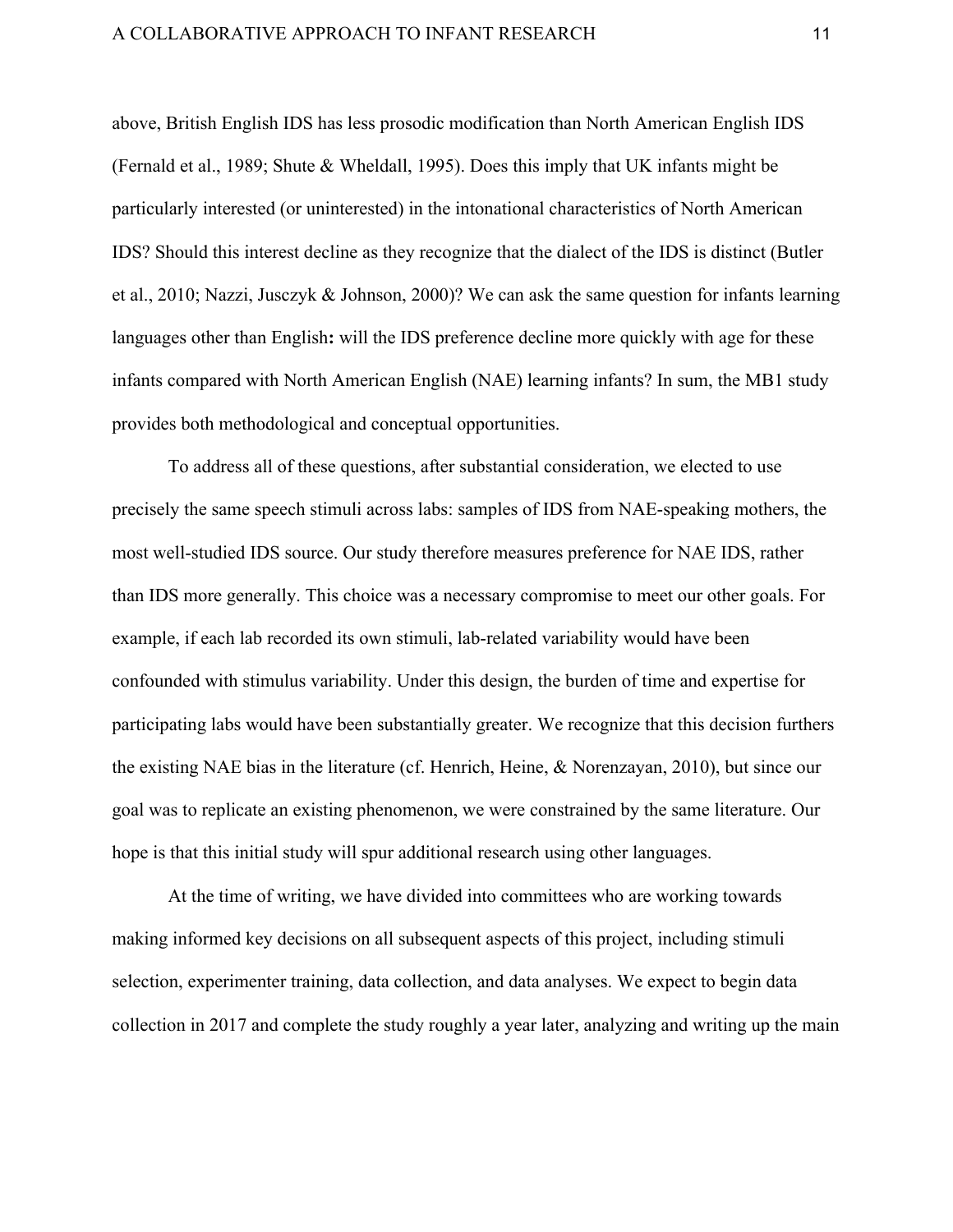results shortly thereafter. We also hope many more manuscripts from this project emerge as participants and the community more generally explore the resulting rich dataset.

#### **4. Challenges and benefits of collaborative data collection**

Any project has costs – in time, money, and research effort – and for a project as large as ManyBabies, these will be considerable. Nevertheless, we believe that the benefits of the project outweigh these costs, both for individual researchers and for the field as a whole. We discuss challenges for individuals (including early career researchers), labs, and the field as a whole in turn and lay out benefits for each in subsequent paragraphs.

#### *4.1 Individual researchers*

One obstacle to collaborative projects like ManyBabies is that the positive incentives for participation are not as obvious as those for independent research. For example, grant panels and tenure committees may be strongly focused on first- and last-author publications, and may not sufficiently recognize collaborative work even when specific contributions are carefully documented. Early career researchers (ECRs) in particular are especially vulnerable to the need to produce original scholarship on a relatively short timeline. But given the relatively modest investments of time and effort necessary to make a contribution to a large project, we believe these potential downsides are outweighed by a number of substantial positive benefits.

*Improvements in individual scientific practices*. Issues of replication and reproducibility are fundamentally not just problems for the community as a whole, but also problems for individual researchers who may both fail to perform replicable research and fail to replicate others' work. Collaborative projects allow individual researchers to gain experience with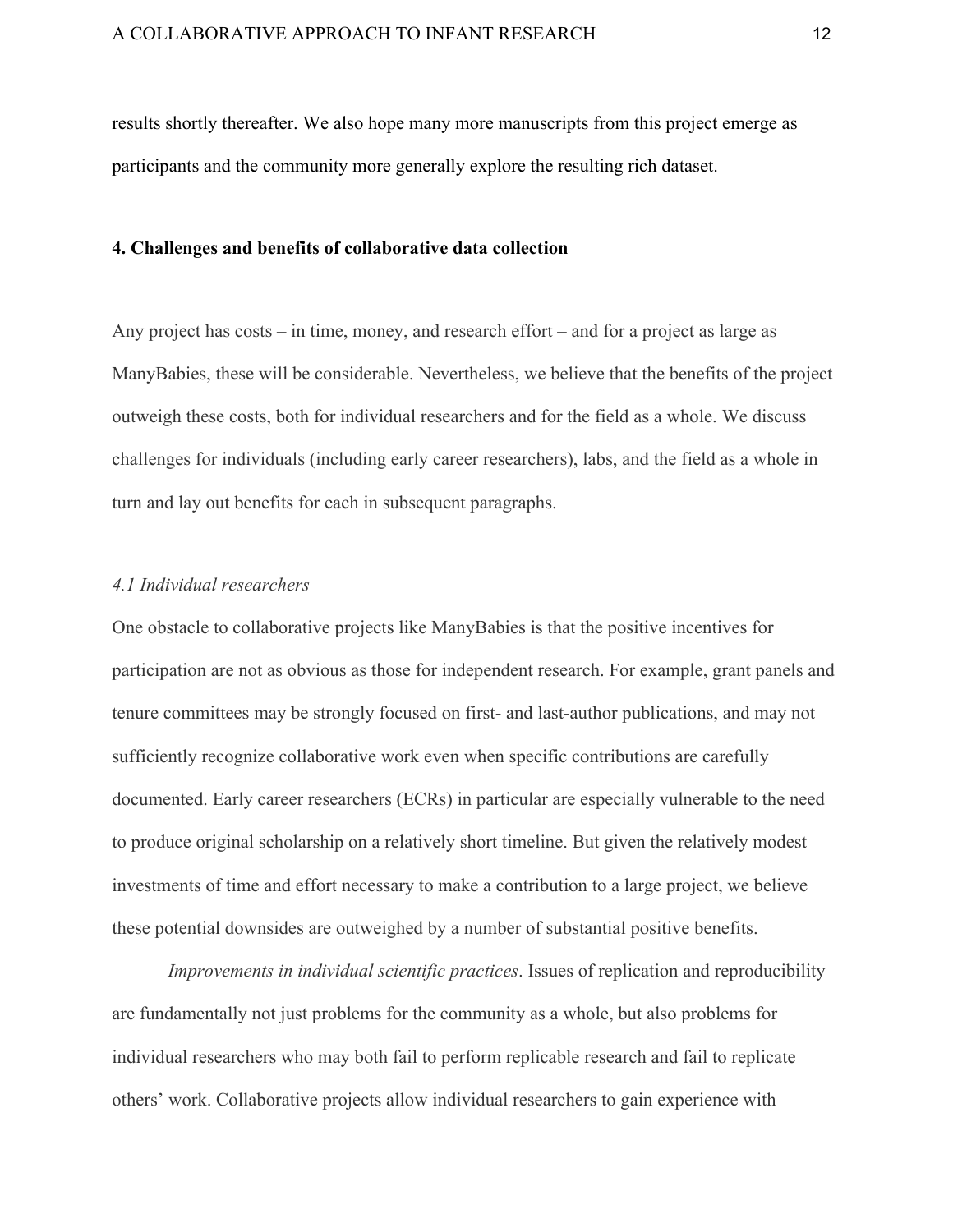# A COLLABORATIVE APPROACH TO INFANT RESEARCH 13

community-generated best-practices in experimental design, data analysis, and use of collaborative open-science tools. Such opportunities may be especially valuable for ECRs who do not have access to local training in these practices. As a group, the authors of this paper have found the discussions surrounding project planning to be helpful with their own evolving understanding of issues of reproducibility and study design.

*Being a pioneer.* Although there are still significant impediments, attitudes towards the value of collaborative and replication work are changing. In the coming years, contributions to collaborative work and projects that work to resolve the replicability crisis may be important factors in hiring, promotion, and funding decisions. Researchers who can show a pattern of early adoption of these new attitudes and approaches will demonstrate a visible and potentially fieldshaping commitment to replicability in psychological science.

*Opportunities for secondary analysis.* Large-scale collaborative projects yield a multitude of data that, in addition to the planned analyses, can be explored for different kinds of research questions, creating additional publication opportunities for the same effort.

*Being part of a community.* A final important component of the collaborative approach for its participants is the opportunity to collaborate with other researchers. Collaborative efforts provide significant opportunities for networking, mentorship, and the sharing and crossfertilization of ideas, well beyond those afforded by the standard conference and publication paradigm. With the widespread use of videoconferencing, collaborative projects bring together researchers across timezones in relatively intimate, friendly, supportive, and significant interactions. For ECRs, collaborative projects provide a method for connecting with a broad community of interest and raising awareness about their own skills and abilities. In addition,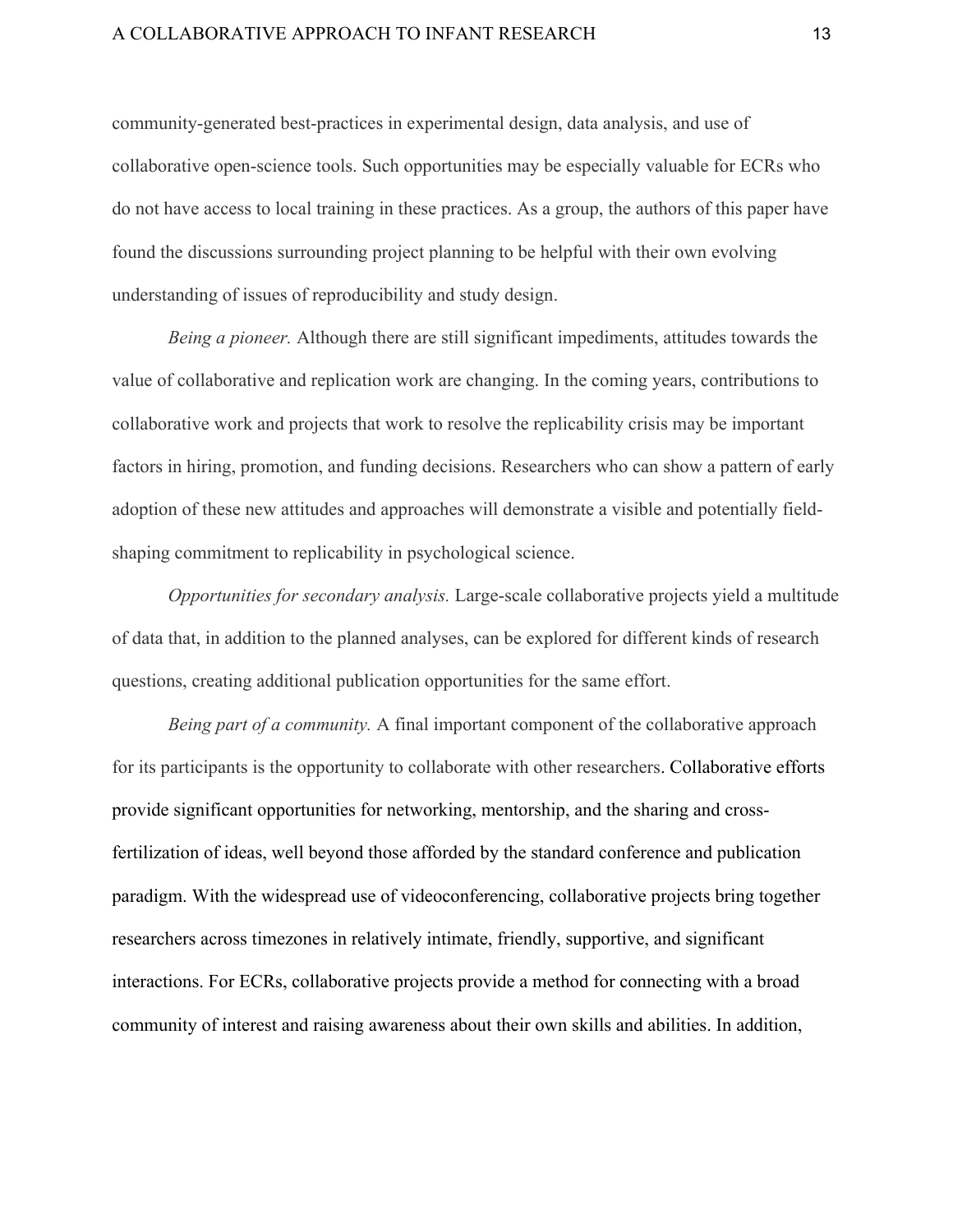connections made through collaborative projects may blossom into other professional interactions.

# *4.2 Groups, labs, and lab heads*

Even if individuals may be interested in a collaborative project, the decision to commit the resources of a research group or lab may be more complex. For example, often labs have funding obligations that require a specific amount of administrative or participant recruitment resources to be devoted to ongoing projects. In the short term, the ManyBabies group has secured modest funding to support lab involvement where it would otherwise not be possible, but longer-term financial support may be important for sustaining the group's efforts. But again, as in the case of individual researchers, there may be a variety of other subsidiary benefits that outweigh the costs of participation.

*Standardization of research practices with other labs.* In group discussions regarding the standardization of practices across labs for ManyBabies, many previously-unrecognized differences in lab practice have emerged (e.g., deciding what counts as 'piloting' or when it is acceptable to restart an experimental session). Understanding how different sources of variability impact the robustness and replicability of experimental effects can help labs improve their own practices. Furthermore, in the long term, new laboratories could use a ManyBabies protocol to calibrate their laboratory and compare their data against the group standard as a means of establishing reliability.

*Implementation of emerging open science practices.* The ManyBabies project makes use of a number of emerging practices to ensure reproducibility and to facilitate communication and dissemination, as discussed above. These practices – for example, creating shared project repositories, generating analysis or simulation pipelines, and writing pre-registration documents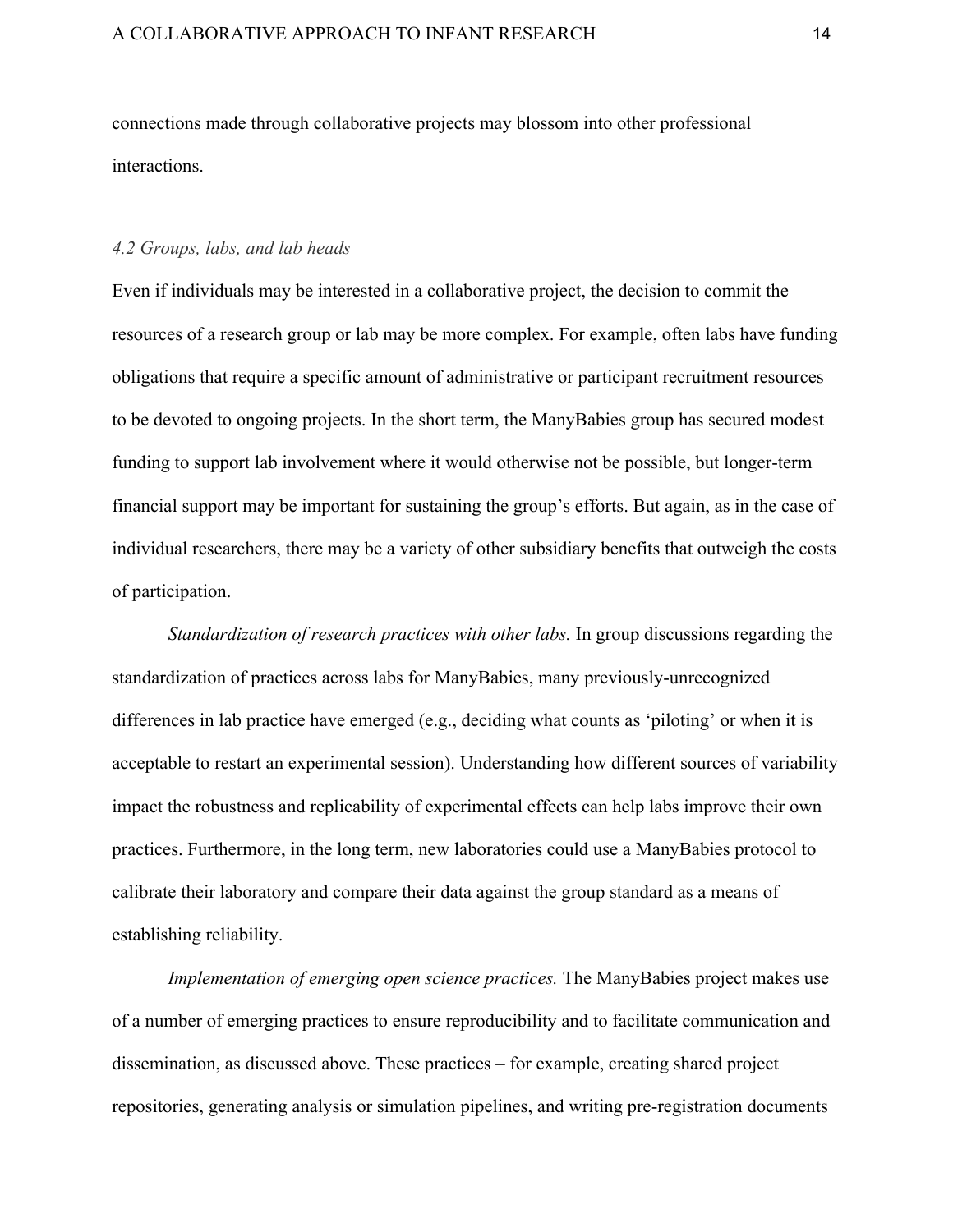– provide the same kind of benefits to efficiency and reproducibility when used within a single lab. Contributors to the Many Babies study will be able to bring these tools back with them to their home lab.

#### *4.3 The field as a whole*

Finally, while it is challenging to coordinate and conduct a multi-site replication study, we believe that there are important reasons why collaborative projects benefit the field as a whole. Replication work leads to more robust science, greater confidence in our findings, and better knowledge-sharing about methodological concerns, which in turn contributes to a culture of data sharing that has benefited fields such as computer science, physics, bioinformatics, sociology but is not yet widespread in developmental science. We highlight two important positive consequences here.

*Funding is tied to community confidence.* As any researcher knows, the public controls the purse strings – if a government is voted into office that is less friendly toward research (or even certain kinds of research), this decision will be very quickly felt within the research community by individual researchers who do not get the grant funding they rely on for their work. Setting aside altruistic desires to do high-quality research, our own self-interest in the field of developmental psychology – and infancy research in particular – should drive us to support endeavors like ManyBabies in order to demonstrate to the public our commitment to improving scientific practice and outcomes.

*Creating "best practices" materials and guidelines for experimental procedures and data analysis*. The first ManyBabies project will create a push-and-play implementation of a discrimination experiment with a directional prediction. The natural side effect of this study is that it will lead to a set of consensus decisions about experimental procedures using different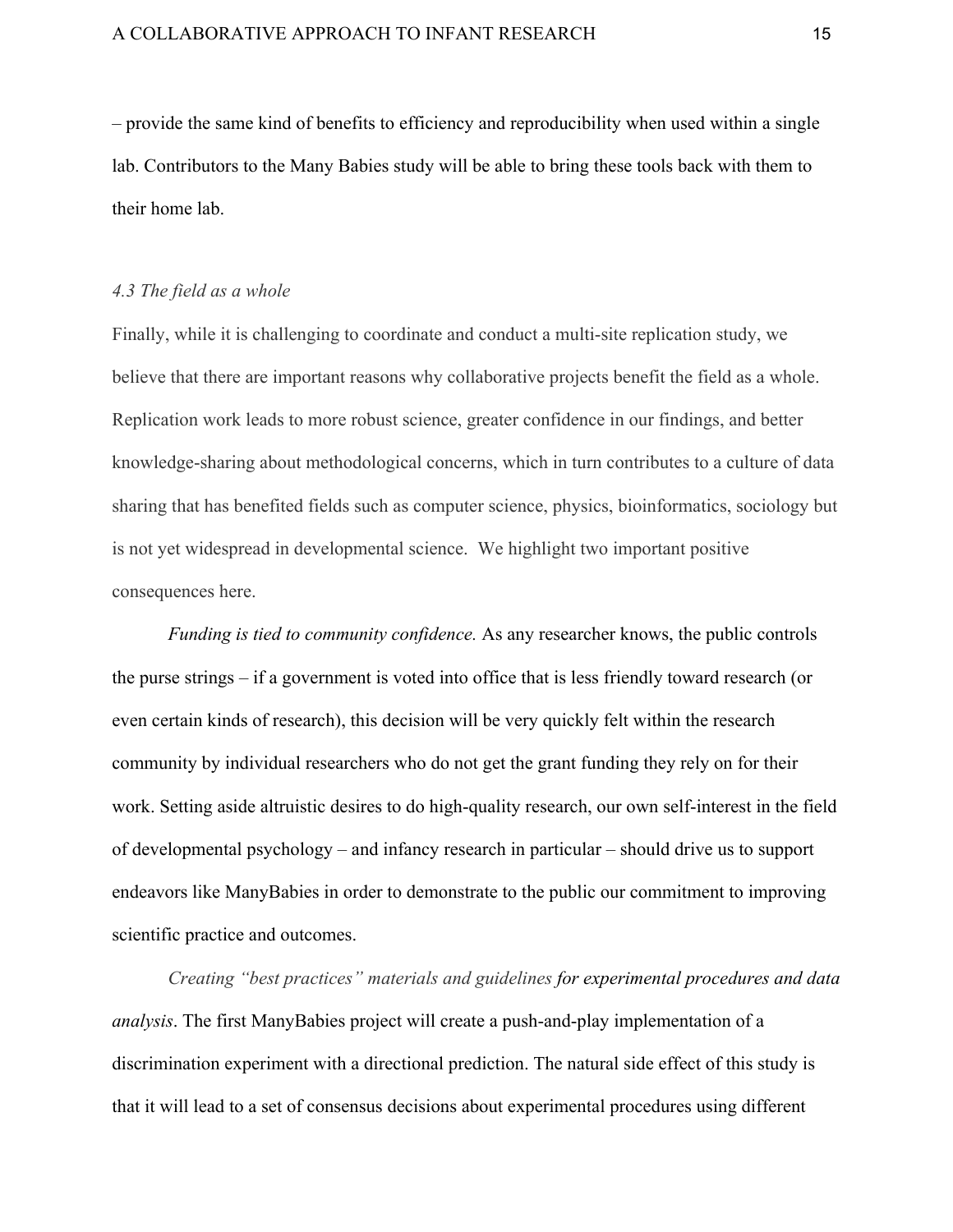paradigms for measuring preference, and a set of open-source analysis scripts for the kind of data such experiments generate. These materials will not only lower commitment costs for labs involved in the study, but will also create a well-realized template for any future work (by ManyBabies participating labs or otherwise) wanting to use these popular developmental methods.

# **5. Advice for similar multi-site replication efforts**

We hope that the ManyBabies project is an initial foray into a new way of doing research in our field. Although our first study is still ongoing, there are already a number of things we have learned that may be beneficial to others embarking on similar endeavors.

First, although the tendency when planning a large, costly project will be to use complex experimental designs or to deal with difficult issues first, we have found that there is much to be done using simple methods to study seemingly well-understood phenomena. Even a straightforward investigation will incur substantial associated complexity as a multi-site project, given the variation of methodological practices within developmental research. In MB1, we were conservative in our initial choice of topic: The preference for infant-directed speech is a phenomenon that we have strong reason to believe is robust and will lead to a "successful" outcome (in the sense of finding an overall effect in our analysis). Yet making best-practices decisions on method and stimulus was difficult and time-consuming, despite the existence of many similar studies on the topic. Thus, we advise future studies to choose the simplest design that is informative relative to the question of interest.

Second, we suggest that researchers carefully consider policies surrounding authorship, responsibility and credit. From the beginning, ManyBabies decision-making has been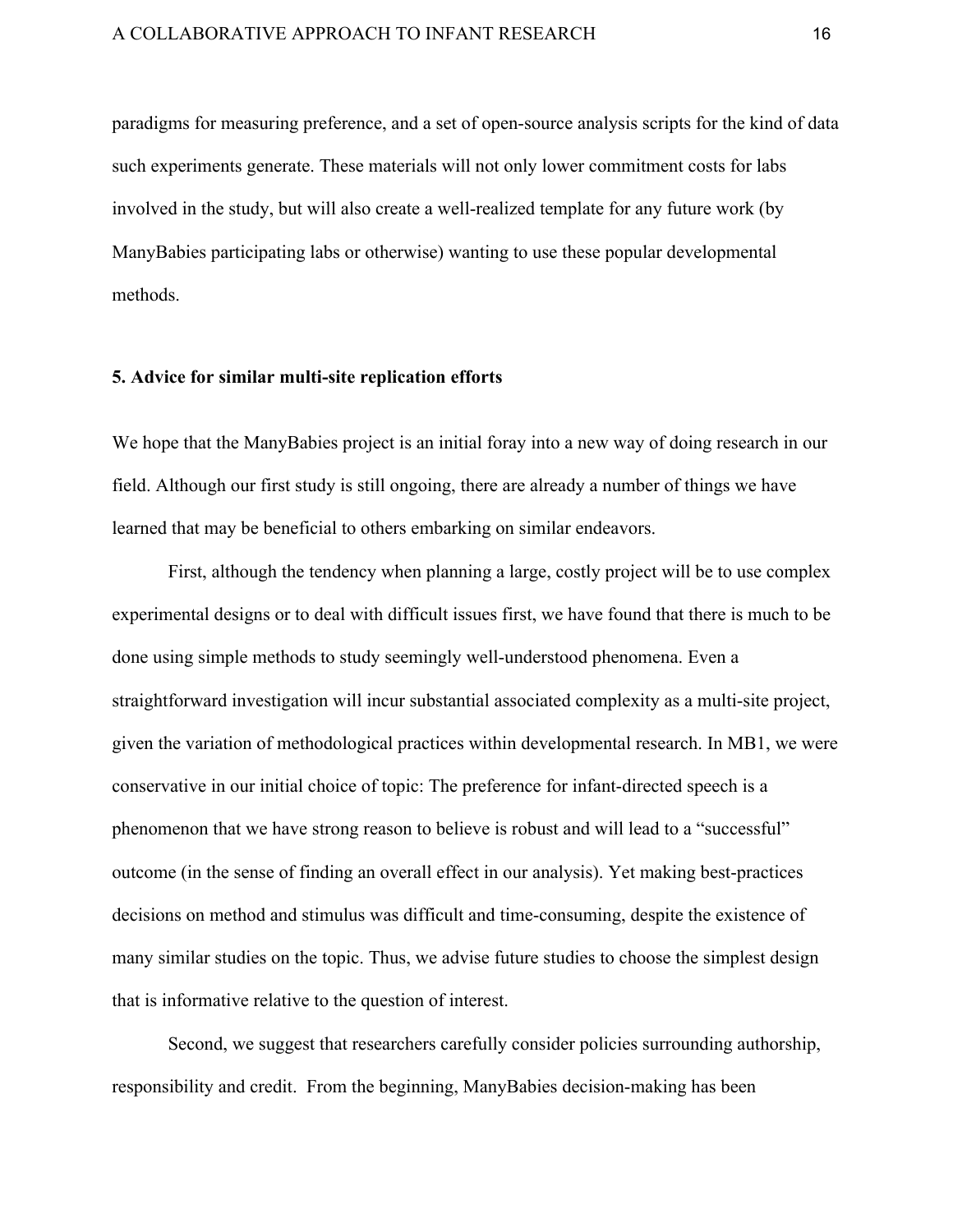democratic in nature, and contributors have largely self-selected their contributions (including in the writing of this paper). This collaborative approach has been surprisingly successful, although it has led to some questions around the attribution of authorship. The area of most concern in this regard has been how to encourage and recognize student participation. Specifically, because so many primary investigators were involved in methodological decision-making and because the manuscript was largely complete prior to the start of data collection, it has been challenging to involve students in meaningful ways. However, students directly associated with setting up, testing and analyzing the data may appear as authors on the experimental paper that will result from this project. We leave the onus on individual laboratories to find ways to engage involved students meaningfully in the science. Whether this approach is successful remains to be seen. Similar projects in the future might want to start by addressing these authorship issues at the outset of the project.

Third, we strongly recommend that researchers investigate statistical issues prior to beginning recruitment. While we had a priori ideas regarding the overall structure and analysis of the study, collaborative discussions of the developmental sampling scheme and the desire for crosslinguistic comparison led to crucial refinements in the design and analyses to be conducted. In addition, through consultation with statisticians and quantitative researchers, we came to understand early on that our power to draw meaningful inferences about the influence of methodological considerations on outcomes would be strongly influenced by the number of participating laboratories. This statistical fact has had important consequences for decisions regarding laboratory recruitment and commitment. We have worked to minimize the burden on any individual laboratory participating in a number of ways, and prioritized including more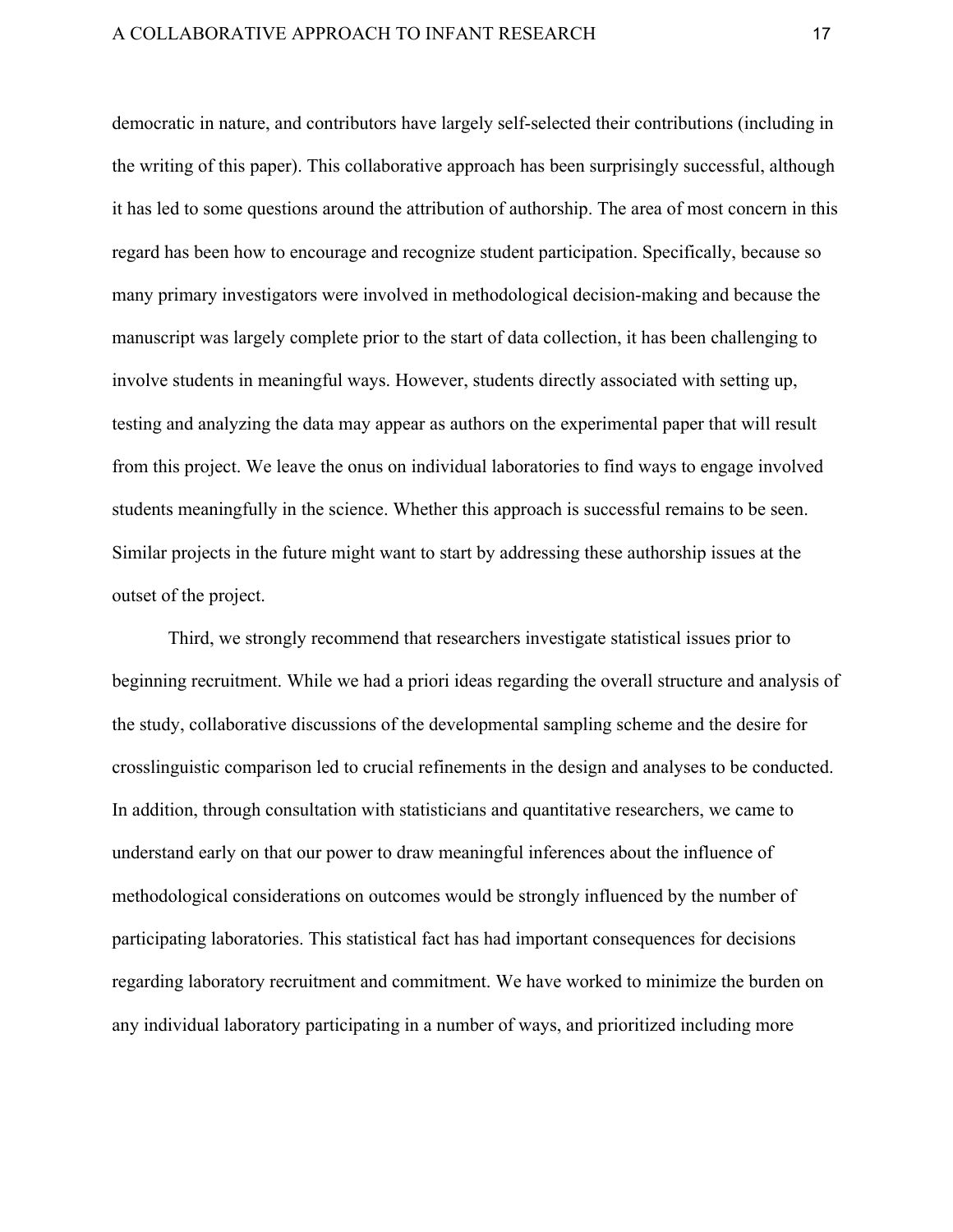laboratories at the expense of smaller samples per laboratory (although we do impose a minimum contribution of  $N = 16$  based on the power established in the literature discussed above).

Fourth, we suggest that researchers make use of collaboration tools to share the workload and maximize transparency. From the start, ManyBabies has relied heavily on online collaboration, which has made a democratic and accountable decision process possible. Materials are shared, reviewed, and revised either with the whole group or within dedicated task forces that everyone is free to join. Decision-making meetings are documented exhaustively in notes to allow those that could not participate – due to prior commitments or time differences – to catch up and comment. Sharing manuscripts and analysis code through platforms like Google Docs, github, and the Open Science Framework has made it possible to have multiple editors, effectively dividing the workload and speeding up the design and planning process. As MB1 recruits more labs to participate, interested researchers can get an overview of the project and join the decision-making process easily by reviewing these shared projects.

Finally, collaborative projects benefit from having at least one individual researcher who can coordinate the project, including initiating decision making, moving discussions forward, setting deadlines, identifying potential publication and funding sources, and acting as spokesperson for disseminating findings at conferences and elsewhere. Having a project coordinator prevents the diffusion of leadership that would otherwise stall progress and completion of the work.

## **6. Conclusions**

The foundational purpose of developmental research is to create and disseminate knowledge about organic changes in learning and behavior over age. This goal is best achieved within a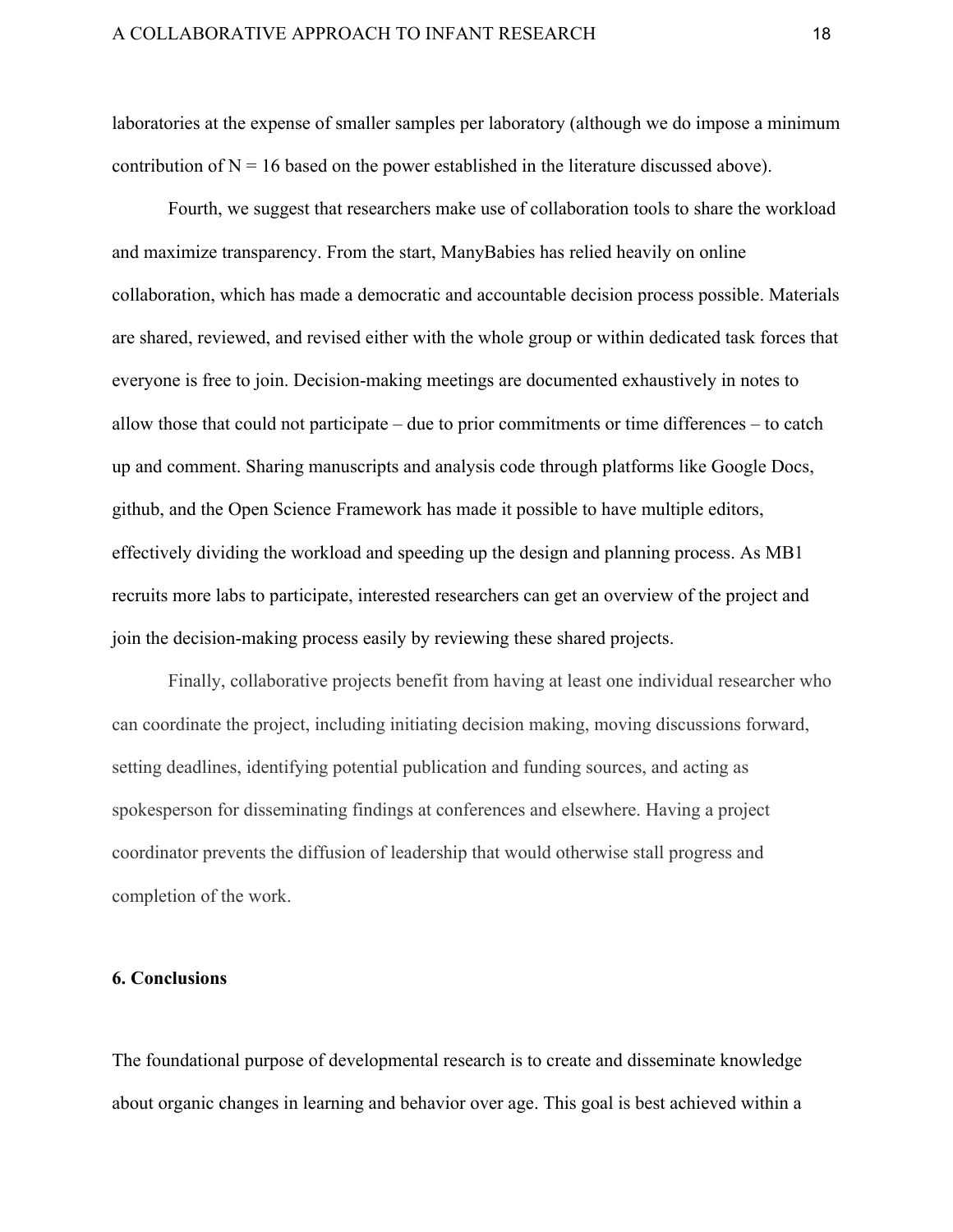### A COLLABORATIVE APPROACH TO INFANT RESEARCH 19

culture of careful, methodological research and widespread sharing of data. The ManyBabies project is a new collaborative effort to promote best practices, evaluate and build on influential findings, and understand different dimensions of variability in laboratory-based infancy research. While data collection is currently ongoing for our first project on infant-directed speech preference, other tangible benefits have already emerged from this collaboration.

First, the ManyBabies project served as one inspiration for a recent pre-conference at the International Congress on Infant Studies, titled *Building Best Practices in Infancy Research*. This pre-conference in turn triggered discussions with the Congress leadership, leading to the special issue you are now reading. Such "knock-on" effects are one important benefit of so many people's efforts being directed at these issues.

Second, participation in the ManyBabies project has already affected how we conduct our own research. For instance, there have been many fruitful discussions during video conferences among members of the ManyBabies 1 project subgroups, including the methods, stimulus, data analysis, and ethics groups. Both macro-level conceptual issues about conducting rigorous research and micro-level methodological issues about a variety of topics have been discussed, such as how to most effectively reduce parent interference during experiments. These discussions have already informed practices within our own labs.

Third and finally, the project has served to promote community-building in infancy research outside of the standard framework. This venue for interaction is likely to enhance the rigor and health of our field in the future by promoting reproducibility, improving methods, sharing ideas and data, encouraging reasonable interpretations of data, and building theories. Central to this effort is the idea that science is fundamentally incremental and collaborative. All graduate students, postdoctoral researchers, research staff, and faculty members are welcome to join the ManyBabies project and our community more generally.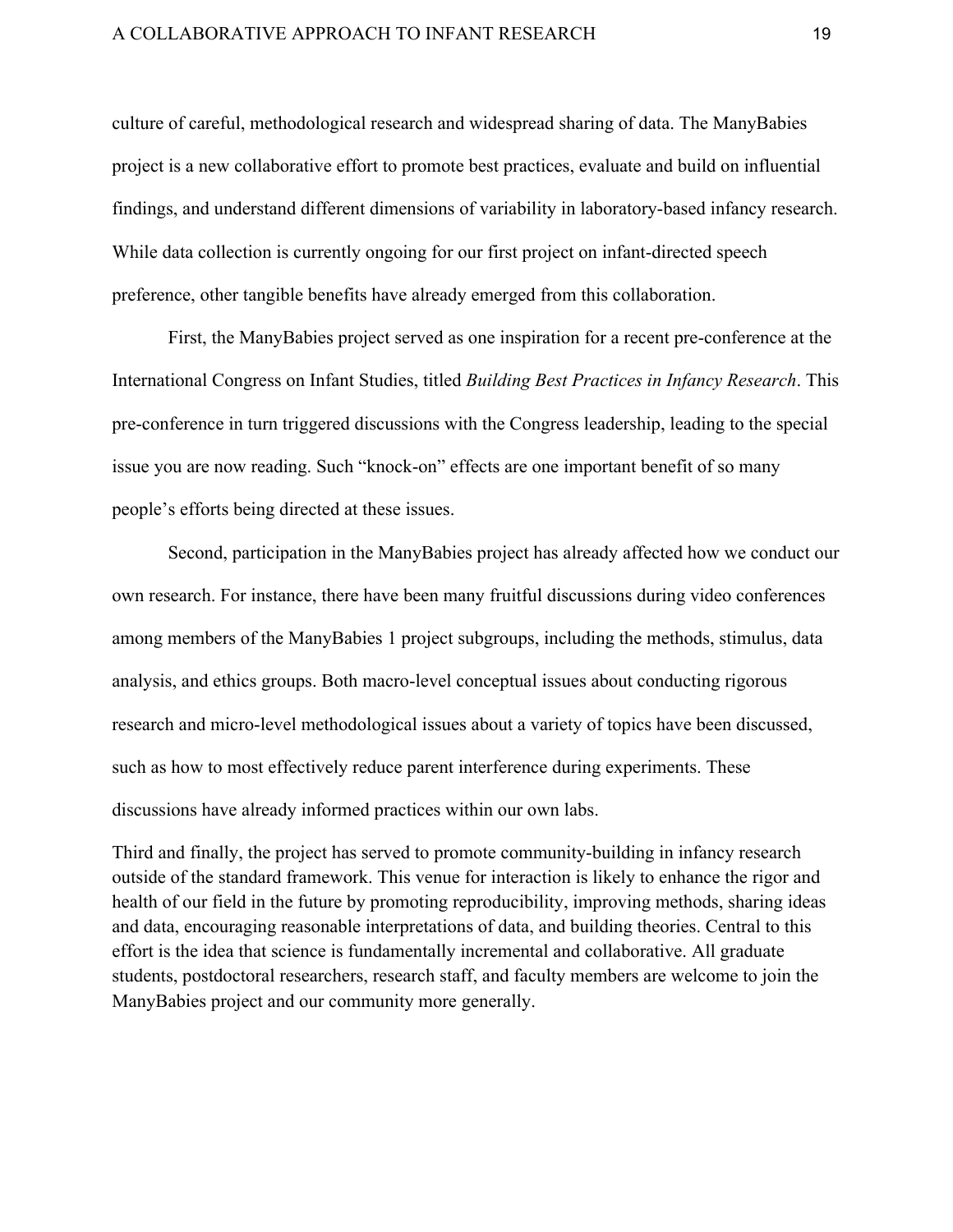#### **References**

- Adolph, K. E., Gilmore, R. O., Freeman, C., Sanderson, P., & Millman, D. (2012). Toward open behavioral science. *Psychological Inquiry*, *23*, 244-247.
- Anderson, C. J., Bahník, Š., Barnett-Cowan, M., Bosco, F. A., Chandler, J., Chartier, C. R., ... & Della Penna, N. (2016). Response to comment on "estimating the reproducibility of psychological science". *Science*, *351*, 1037.
- Benasich, A. A., & Bejar, I. I. (1992). The Fagan test of infant intelligence: a critical review. *Journal of Applied Developmental Psychology, 13*, 153-171.
- Brown, S. D., Furrow, D., Hill, D. F., Gable, J. C., Porter, L. P., & Jacobs, W. J. (2014). A Duty to Describe Better the Devil You Know Than the Devil You Don't. *Perspectives on Psychological Science*, *9*, 626-640. Butler, J., Floccia, C., Goslin, J., & Panneton, R. (2011). Infants' discrimination of

familiar and unfamiliar accents in speech. *Infancy*, *16*, 392-417.

- Button, K. S., Ioannidis, J. P., Mokrysz, C., Nosek, B. A., Flint, J., Robinson, E. S., & Munafò, M. R. (2013). Power failure: why small sample size undermines the reliability of neuroscience. *Nature Reviews Neuroscience*,*14*, 365-376.
- Cristia, A., Seidl, A., Singh, L., & Houston, D. (2016). Test–Retest Reliability in Infant Speech Perception Tasks. *Infancy, 21*(5), 648-667*.*
- Chambers, C. D., Feredoes, E., Muthukumaraswamy, S. D., & Etchells, P. (2014). Instead of" playing the game" it is time to change the rules: Registered Reports at AIMS Neuroscience and beyond. *AIMS Neuroscience*,*1*, 4-17.
- Cooper, R. P., Abraham, J., Berman, S., & Staska, M. (1997). The development of infants' preference for motherese. *Infant Behavior and Development, 20*, 477-488.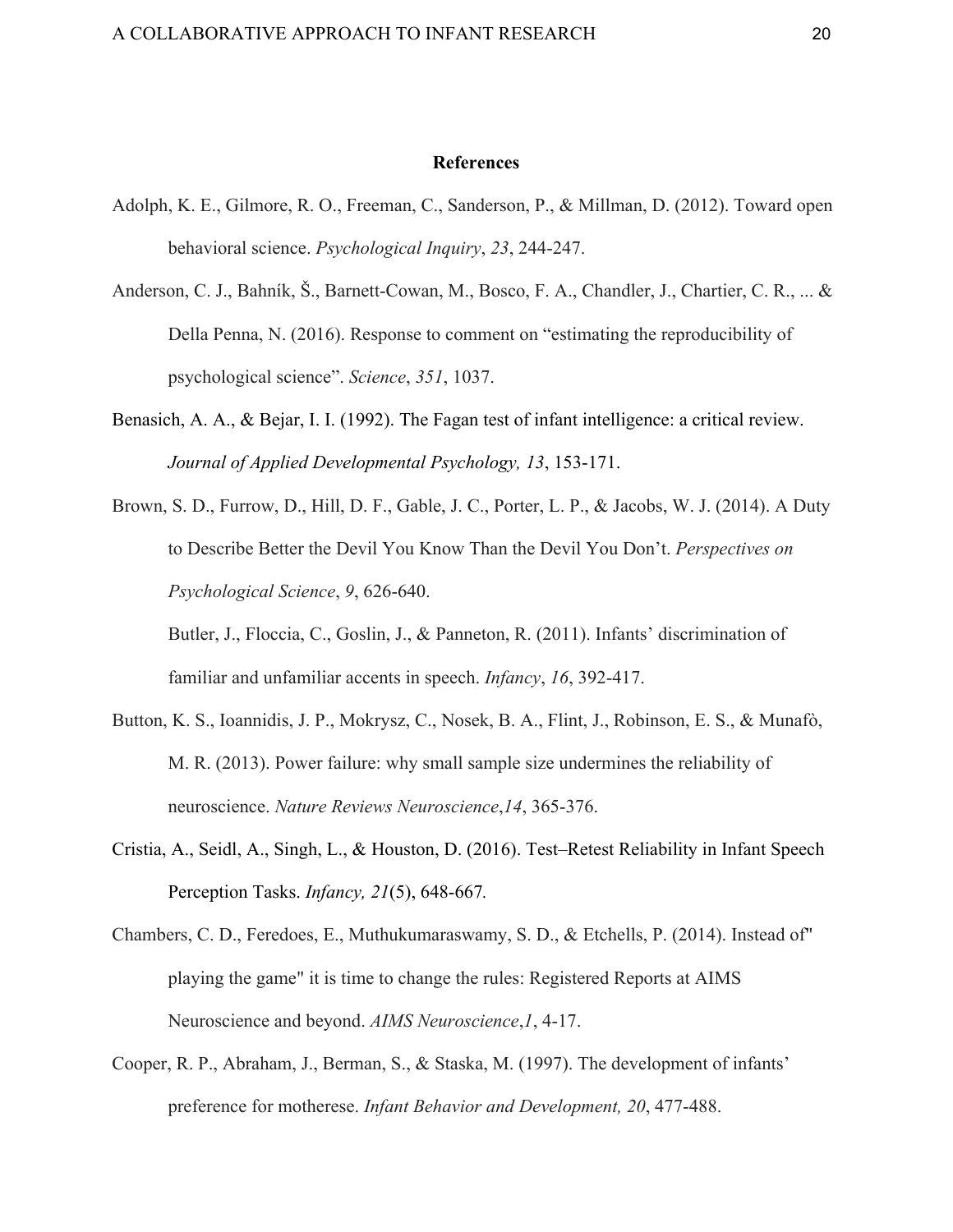- Cooper, R. P., & Aslin, R. N. (1990). Preference for infant-directed speech in the first month after birth. *Child Development, 61*, 1584-1595.
- Dunst, C., Gorman, E., & Hamby, D. (2012). Preference for infant-directed speech in preverbal young children. *Center for Early Literacy Learning*, *5*, 1-13.
- Farran, L. K., Lee, C. C., Yoo, H., & Oller, D. K. (2016). Cross-Cultural Register Differences in Infant-Directed Speech: An Initial Study. *PloS one*, *11*, e0151518.
- Fernald, A., Taeschner, T., Dunn, J., Papousek, M., de Boysson-Bardies, B., & Fukui, I. (1989). A cross-language study of prosodic modifications in mothers' and fathers' speech to preverbal infants. *Journal of Child Language, 16*, 477-501.
- Fernald, A., & Kuhl, P. K. (1987). Acoustic determinants of infant preference for motherese speech. *Infant Behavior and Development, 10*, 279-293.
- Floccia, C., Keren-Portnoy, T., DePaolis, R., Duffy, H., Delle Luche, C., Durrant, S., ... & Vihman, M. (2016). British English infants segment words only with exaggerated infantdirected speech stimuli. *Cognition*, *148*, 1-9.

Gilbert, D. T., King, G., Pettigrew, S., & Wilson, T. D. (2016). Comment on "Estimating the Reproducibility of Psychological Science". *Science*, *351*, 1036.

Hayashi, A., Tamekawa, Y., & Kiritani, S. (2001). Developmental change in auditory preferences for speech stimuli in Japanese infants. *Journal of Speech, Language, and Hearing Research, 44*, 1189-1200.

Henrich, J., Heine, S. J., and Norenzayan, A. (2010). The weirdest people in the world? *Behavioral and Brain Sciences, 33*, 61–83. Ioannidis, J. P. (2005). Why most published research findings are false. *PLoS Medicine, 2*, e124.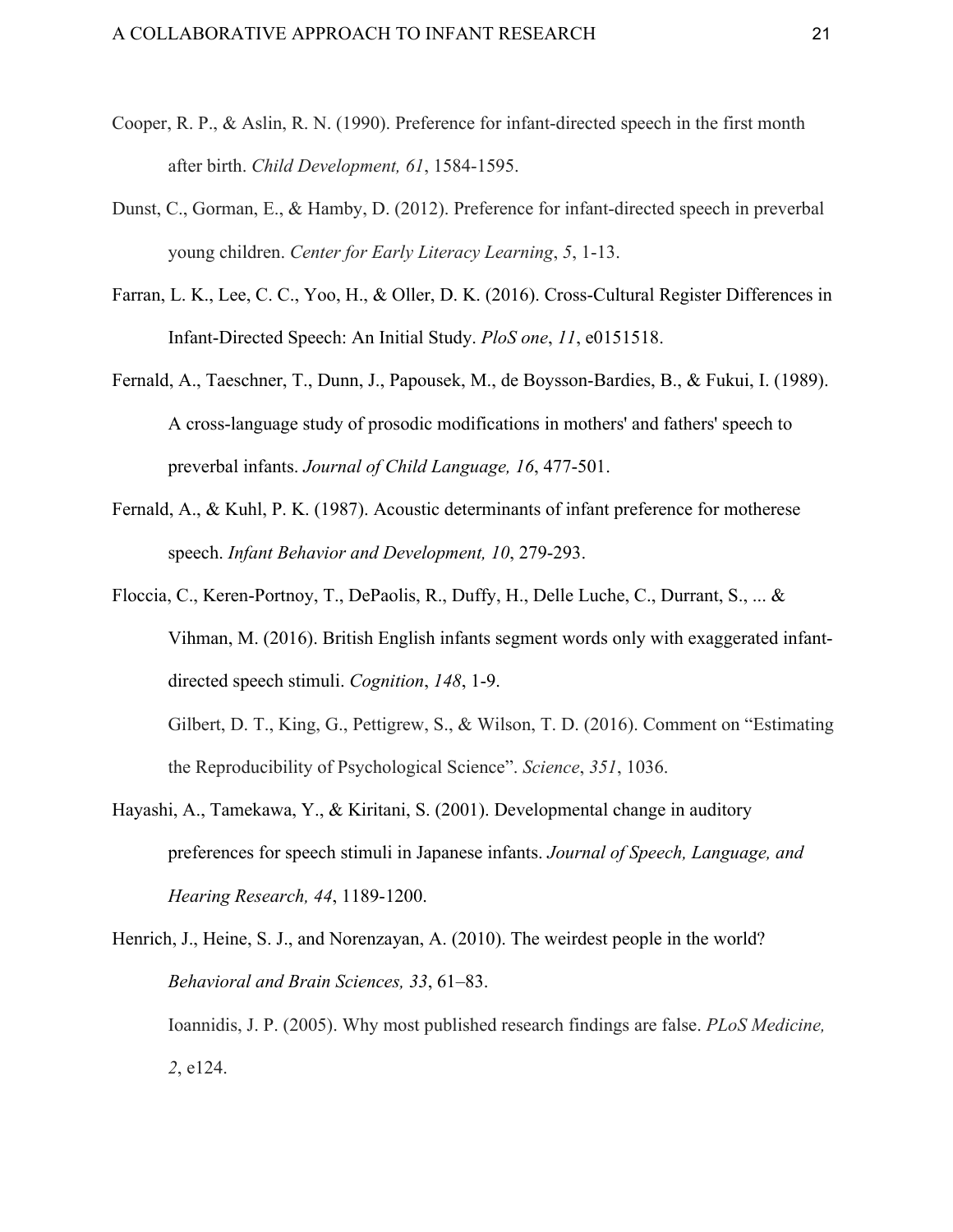Ioannidis, J. P. (2012). Why science is not necessarily self-correcting. *Perspectives on Psychological Science*, *7*, 645-654.

- Kaplan, P. S., Goldstein, M. H., Huckeby, E. R., Owren, M. J., & Cooper, R. P. (1995). Dishabituation of visual attention by infant-versus adult-directed speech: Effects of frequency modulation and spectral composition. *Infant Behavior and Development, 18*, 209-223.
- Kemler Nelson, D. G., Hirsh-Pasek, K., Jusczyk, P. W., & Cassidy, K. W. (1989). How the prosodic cues in motherese might assist language learning. *Journal of Child Language, 16*, 55-68.
- Kenward, B., Koch, F., Forssman, L., Brehm, J., Tidemann, I., Sundqvist, A. … & Gredebäck, G. (under review). Saccadic reaction times in infants and adults: Spatiotemporal factors, gender, and inter-laboratory variation. Manuscript under review.
- Kitamura, C., Thanavishuth, C., Burnham, D., & Luksaneeyanawin, S. (2002). Universality and specificity in infant-directed speech: Pitch modifications as a function of infant age and sex in a tonal and non-tonal language. *Infant Behavior and Development, 24*, 372-392. Klein, R. A., Ratliff, K. A., Vianello, M., Adams Jr, R. B., Bahník, Š., Bernstein, M. J., ... & Cemalcilar, Z. (2014). Investigating variation in replicability. *Social Psychology, 45*, 142-152.
- Kuhl, P. K., Andruski, J. E., Chistovich, I. A., Chistovich, L. A., Kozhevnikova, E. V., Ryskina, V. L., ... & Lacerda, F. (1997). Cross-language analysis of phonetic units in language addressed to infants. *Science, 277*, 684-686.
- Kuhn, T. S. (1962). *The Structure of Scientific Revolutions*. Chicago, IL: University of Chicago Press.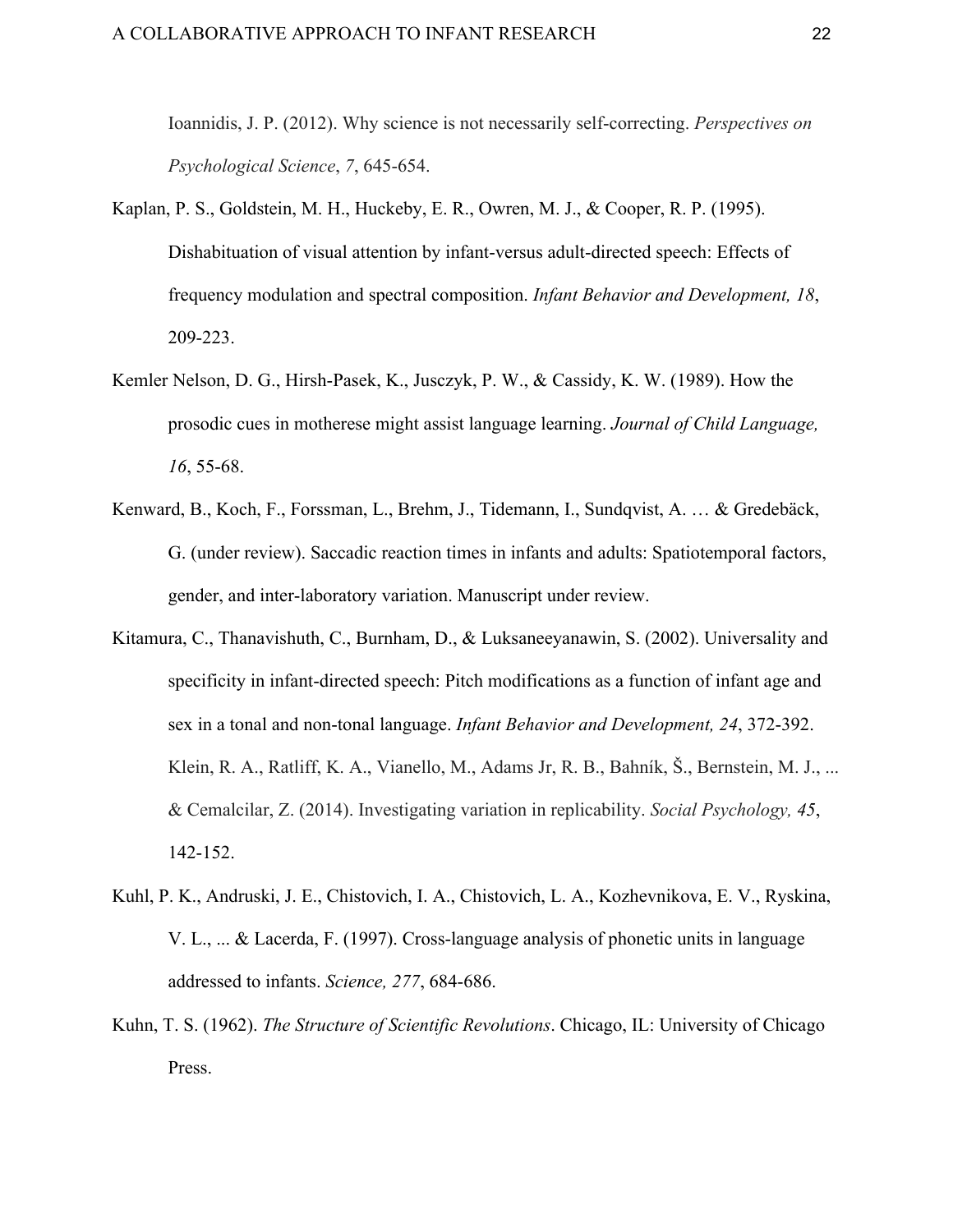- Lloyd-Fox, S., Papademetriou, M., Darboe, M. K., Everdell, N. L., Wegmuller, R., Prentice, A. M., ... & Elwell, C. E. (2014). Functional near infrared spectroscopy (fNIRS) to assess cognitive function in infants in rural Africa. *Scientific Reports*, *4*, 4740. Ma, W., Golinkoff, R. M., Houston, D. M., & Hirsh-Pasek, K. (2011). Word learning in infant-and adult-directed speech. *Language Learning and Development, 7*, 185-201.
- Nazzi, T., Jusczyk, P.W., & Johnson, E.K. (2000). Language discrimination by English-learning 5-month-olds: Effects of rhythm and familiarity. *Journal of Memory and Language, 43*, 1-19.

Open Science Collaboration. (2015). Estimating the reproducibility of psychological science. *Science*, *349*, aac4716.

- Pegg, J. E., Werker, J. F., & McLeod, P. J. (1992). Preference for infant-directed over adultdirected speech: Evidence from 7-week-old infants. *Infant Behavior and Development, 15*, 325-345.
- Popper, K. (1963). *Conjectures and Refutations: The Growth of Scientific Knowledge*. London: Routledge.
- Rose, Y. & MacWhinney, B. (2014). The PhonBank Project: Data and Software-Assisted Methods for the Study of Phonology and Phonological Development. In Jacques Durand, Ulrike Gut & Gjert Kristoffersen (eds.), *The Oxford Handbook of Corpus Phonology*, 380–401. Oxford: Oxford University Press.
- Rosenthal, R. (1979). The file drawer problem and tolerance for null results. *Psychological Bulletin*, *86*, 638-641.
- Scott, K. M. and Schulz, L. E. (in press). Lookit: a new online platform for developmental research. *Open Mind.*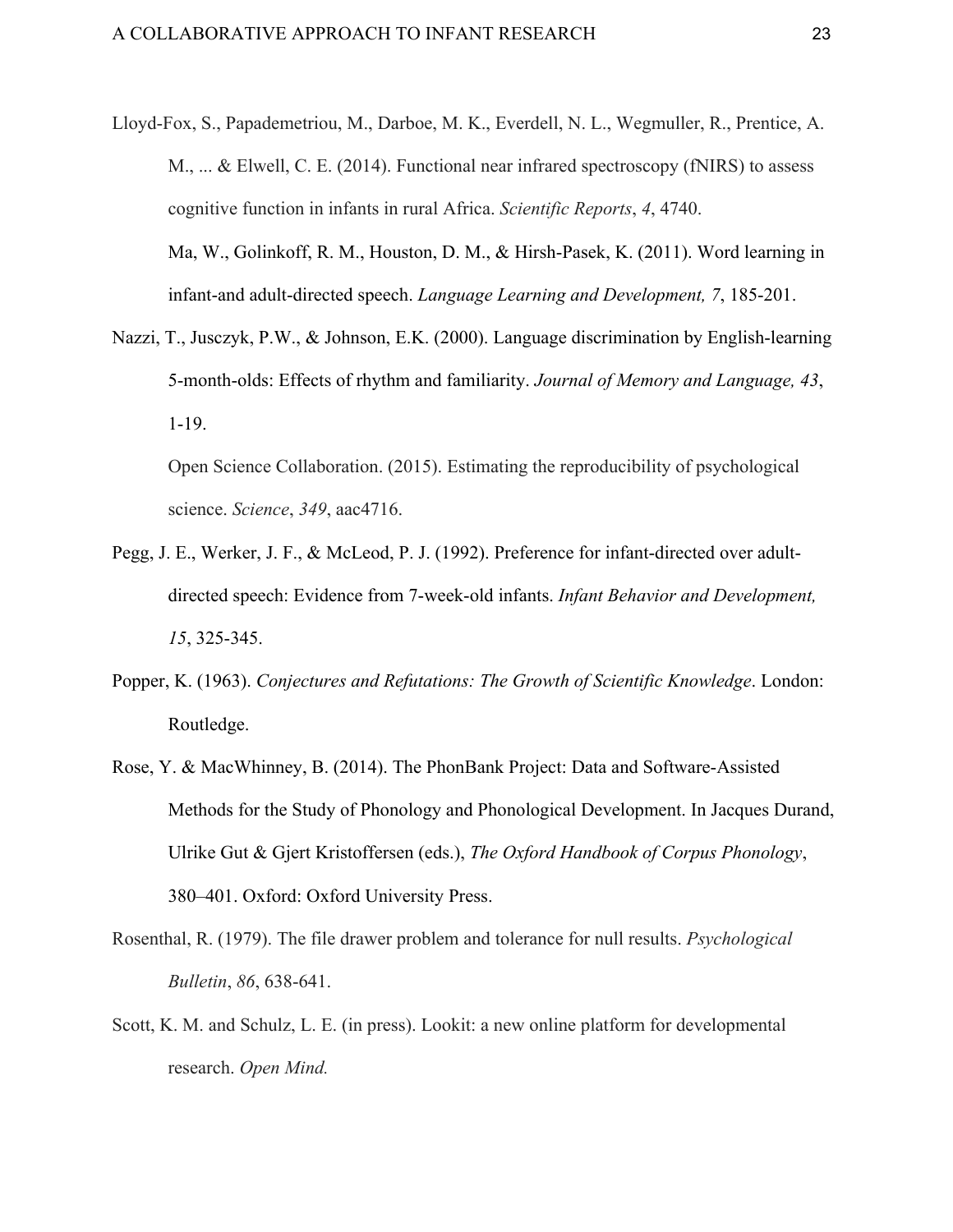Shute, B., & Wheldall, K. (1995). The incidence of raised average pitch and increased pitch variability in British 'motherese' speech and the influence of maternal occupation and discourse form. *First Language, 15*, 35-55. Simmons, J. P., Nelson, L. D., & Simonsohn, U. (2011). False-positive psychology:

Undisclosed flexibility in data collection and analysis allows presenting anything as significant. *Psychological Science*, *22*, 1359-1366.

Singh, L., Nestor, S., Parikh, C., & Yull, A. (2009). Influences of Infant-directed speech on early word recognition. *Infancy, 14*, 654-666.

Smaldino, P. E. & McElreath, P. (in press). The natural selection of bad science. *Royal Society Open Science*.

Soderstrom, M. (2007). Beyond babytalk: reevaluating the nature and content of speech input to preverbal infants. *Developmental Review, 27*(2007), 501-532.

Stanley, D. J., & Spence, J. R. (2014). Expectations for replications: Are yours realistic?. *Perspectives on Psychological Science*, *9*, 305-318.

- Stern, D.M., Spieker, S., Barnett, R.K., & MacKain, K. (1983). The prosody of maternal speech: Infant age and context related changes. *Journal of Child Language, 10*, 1-15.
- Thiessen, E.D., Hill, E.A., & Saffran, J.R. (2005). Infant-directed speech facilitates word segmentation. *Infancy, 7*, 53-71.
- Werker, J. F., & Tees, R. C. (1984). Cross-language speech perception: Evidence for perceptual reorganization during the first year of life. *Infant Behavior and Development*, *7*, 49-63.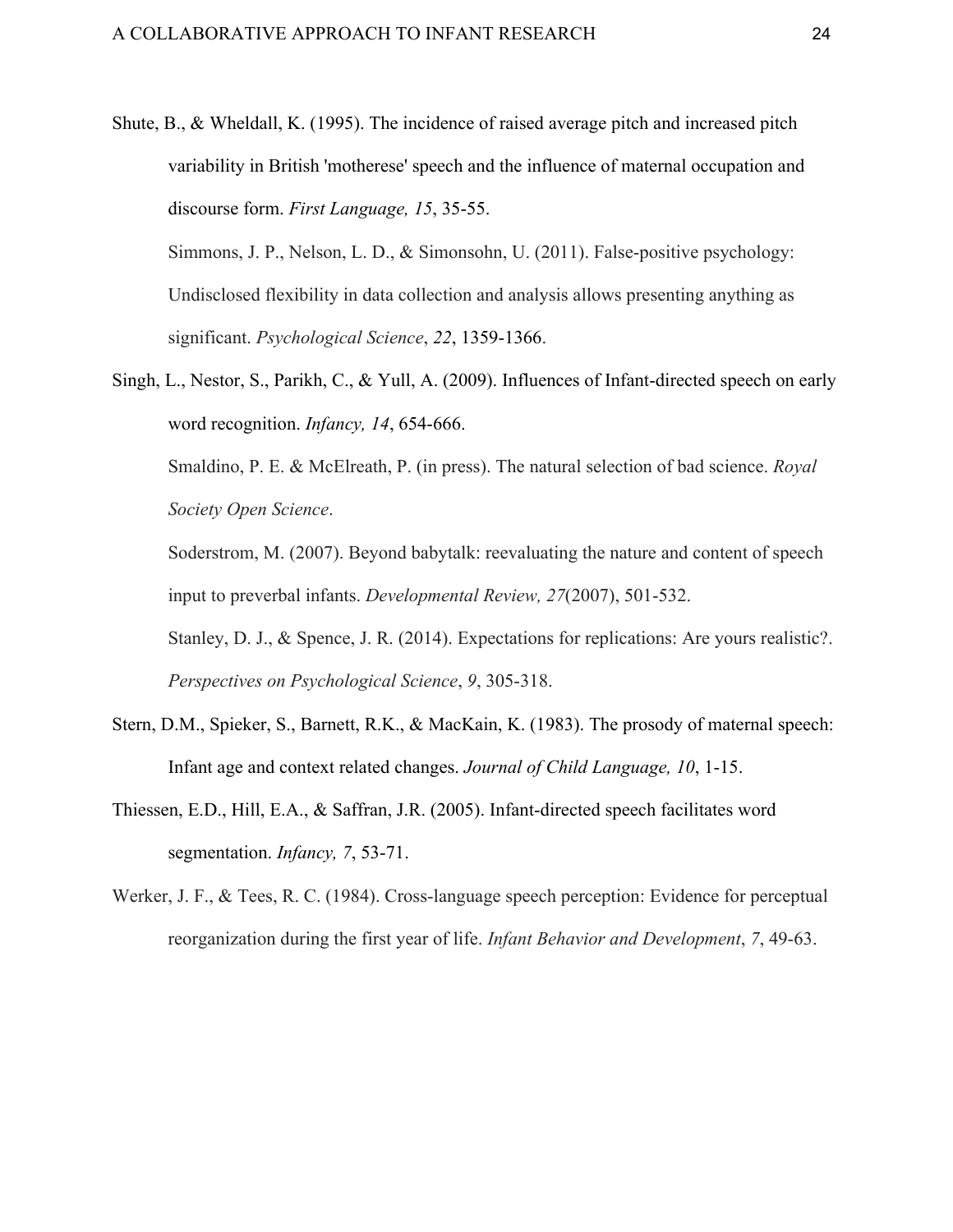

Figure 1. Meta-analysis of IDS preference, modified from http://metalab.stanford.edu. Points show individual studies, with point size showing N. Line shows an inverse-variance weighted local regression.